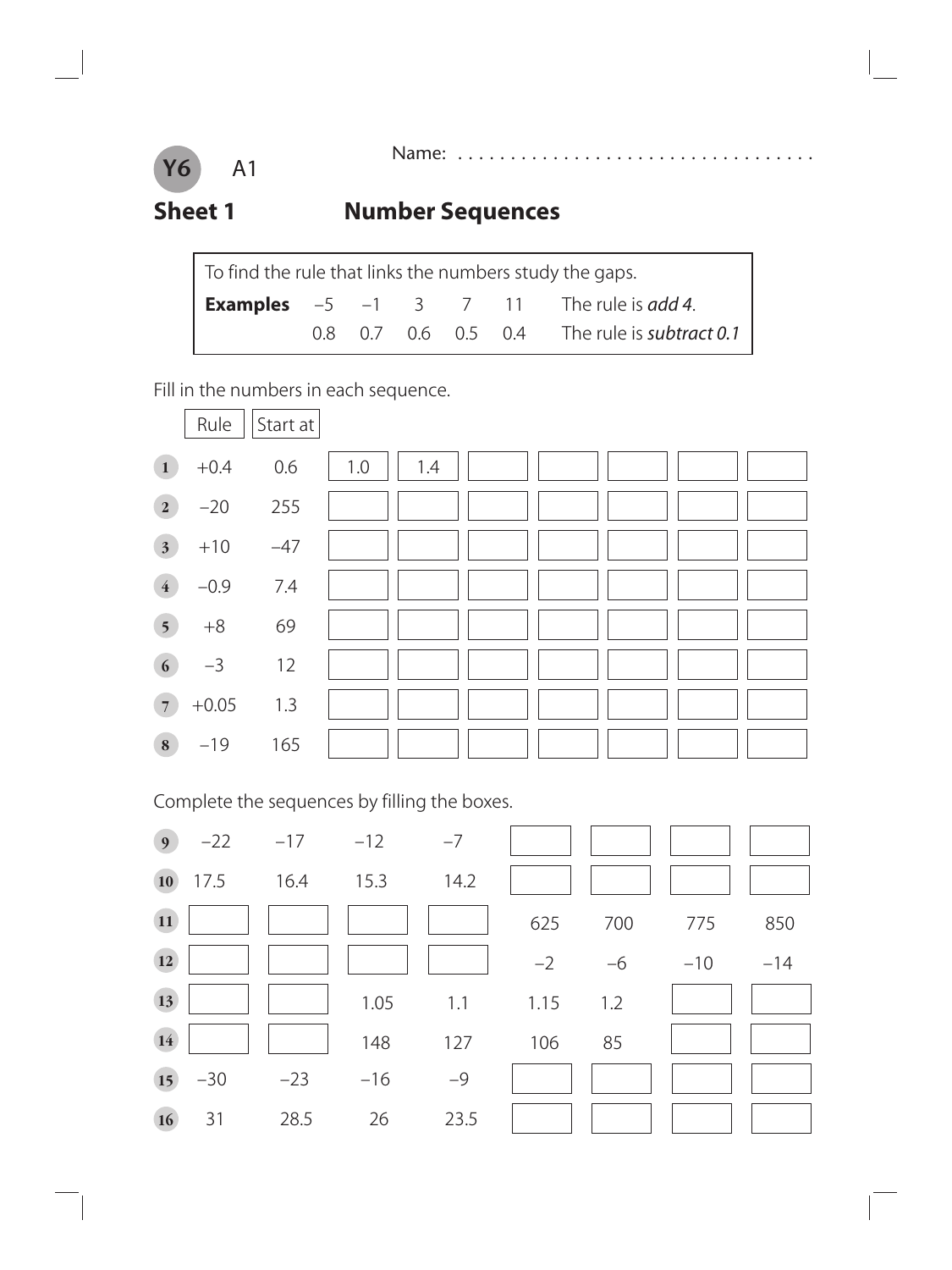



#### **Sheet 2 Negative Numbers**

We often use negative numbers in the context of temperature

| Negative numbers<br><b>Below zero</b><br>Have a minus sign                                  | Positive numbers<br>Above zero           |  |
|---------------------------------------------------------------------------------------------|------------------------------------------|--|
| $-40^\circ$<br>$\mathbf{B}$                                                                 | $0^{\circ}$<br>$40^{\circ}$<br>D         |  |
| Write the temperature shown by each of the above letters.                                   | 1 A (2) B (3) C (4) D (5) E              |  |
| What is the difference in temperature between:<br>6 A and D . $\dots$ (8) B and D $\dots$ . | $(10)$ C and D $\ldots$ .                |  |
| $7$ A and C                                                                                 | $\overline{11}$ B and E?<br>$(9)$ Cand E |  |
| What would the temperature be if it was:                                                    |                                          |  |
| 12 at B and rose $36^{\circ}$                                                               | 15 at A and rose $58^{\circ}$            |  |
| 13 at D and rose $20^{\circ}$                                                               | 16 at E and rose $44^{\circ}$            |  |
| 14 at C and rose $22^{\circ}$                                                               | $(17)$ at C and rose 40°?                |  |

Complete the tables showing changes in temperature.

| 18 | OLD             | <b>CHANGE</b> | <b>NEW</b> | 19 |
|----|-----------------|---------------|------------|----|
|    | $-7^{\circ}$    | $+16°$        |            |    |
|    | 80              | $-24$ °       |            |    |
|    | $-21°$          | $-17$ °       |            |    |
|    | $-16°$          | $+31°$        |            |    |
|    | $-43°$          | $-29°$        |            |    |
|    | 15 <sup>o</sup> | $-27$ °       |            |    |

| 19 | OLD | <b>CHANGE</b> | <b>NEW</b>      |
|----|-----|---------------|-----------------|
|    |     | $-29°$        | $-18°$          |
|    |     | $-28$ °       | $-7^{\circ}$    |
|    |     | $+22^{\circ}$ | 13 <sup>o</sup> |
|    |     | $-55^\circ$   | $-32^\circ$     |
|    |     | $+60^\circ$   | 3 <sup>o</sup>  |
|    |     | $-31°$        | $-14^{\circ}$   |

**20** At what temperature does water:

a) freeze  $\dots \dots$  b) boil?  $\dots \dots$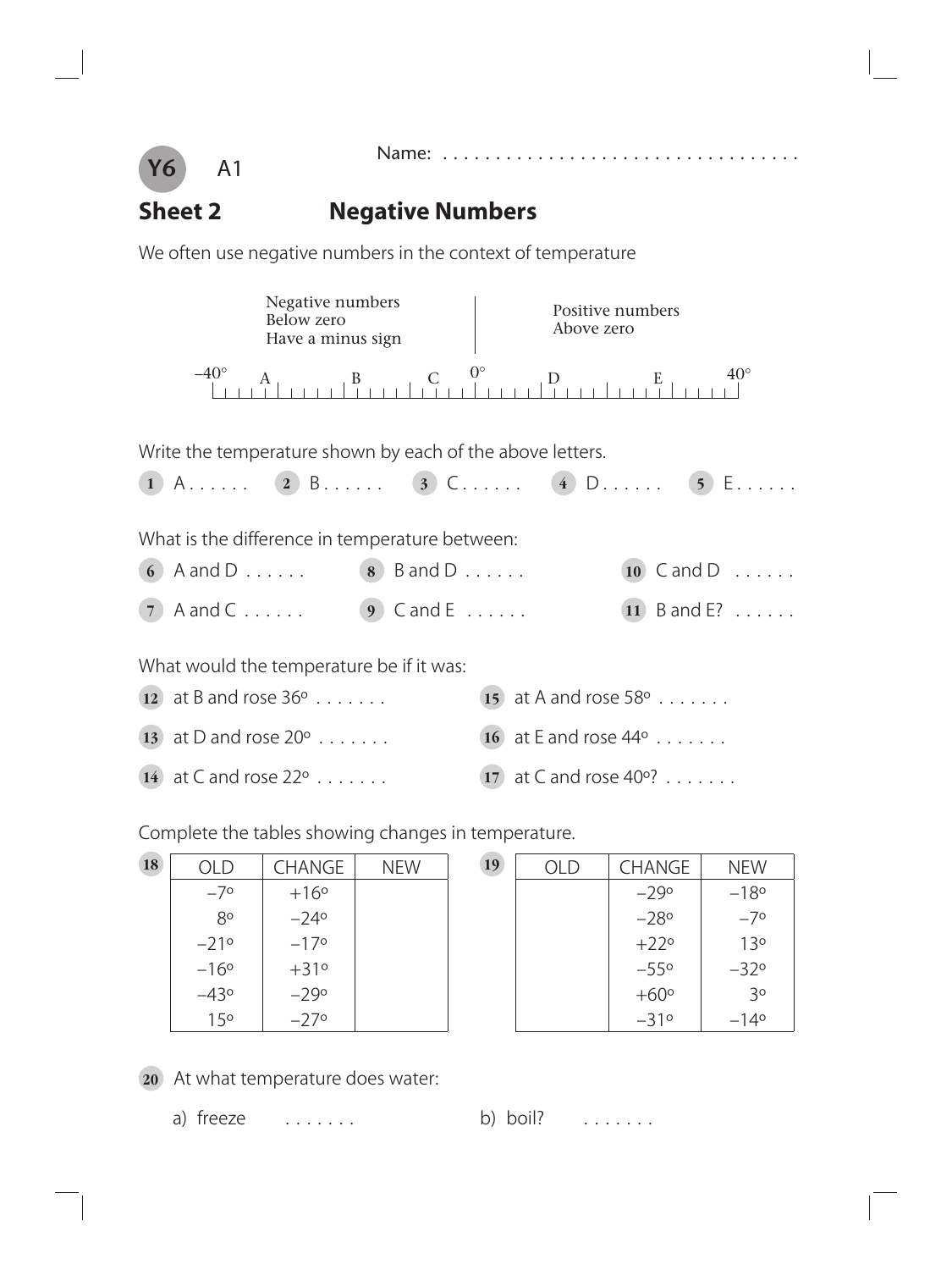

 $\overline{\phantom{a}}$ 

#### Name: . . . . . . . . . . . . . . . . . . . . . . . . . . . . . . . . . .

### **Sheet 3** Multiplication of Decimals

The first problem has been completed as an example.

| 42.5<br>$\mathbf{1}$<br>$\overline{2}$<br>$\times$<br>80.0<br>.4.0<br>1.0<br>85.0 | $(40 \times 2)$<br>$(2 \times 2)$<br>$(0.5 \times 2)$ | $\overline{6}$<br>4.54<br>$\overline{4}$<br>$\times$<br>16.00<br>2.00<br>0.16 | $(4 \times 4)$<br>$(0.5 \times 4)$<br>$(0.04 \times 4)$ | 63.9<br>11)<br>$\times$ 5                |  |
|-----------------------------------------------------------------------------------|-------------------------------------------------------|-------------------------------------------------------------------------------|---------------------------------------------------------|------------------------------------------|--|
| 59.3<br>2 <sub>1</sub><br>3<br>$\times$<br>150.0<br>27.0<br>0.9                   | $(50 \times 3)$<br>$(9 \times 3)$<br>$(0.3 \times 3)$ | 6.38<br>$\overline{7}$<br>7<br>$\times$                                       | $(6 \times 7)$<br>$(0.3 \times 7)$<br>$(0.08 \times 7)$ | 3.57<br>12<br>8<br>$\times$              |  |
| 87.1<br>3 <sub>1</sub><br>5<br>$\times$                                           | $(80 \times 5)$<br>$(7 \times 5)$<br>$(0.1 \times 5)$ | 2.96<br>8<br>8<br>$\times$                                                    | $(2 \times 8)$<br>$(0.9 \times 8)$<br>$(0.06 \times 8)$ | 87.3<br>13<br>$\overline{4}$<br>$\times$ |  |
| 26.4<br>$\overline{4}$<br>9<br>$\times$                                           | $(20 \times 9)$<br>$(6 \times 9)$<br>$(0.4 \times 9)$ | 8.47<br>9 <sup>1</sup><br>3<br>$\times$                                       | $(8 \times 3)$<br>$(0.4 \times 3)$<br>$(0.07 \times 3)$ | 5.64<br>14<br>6<br>X.                    |  |
| 73.8<br>5 <sub>1</sub><br>6<br>$\times$<br>.                                      | $(70 \times 6)$<br>$(3 \times 6)$<br>$(0.8 \times 6)$ | 10<br>3.58<br>$\mathcal{Q}$<br>$\times$                                       | $(3 \times 9)$<br>$(0.5 \times 9)$<br>$(0.08 \times 9)$ | 15<br>7.92<br>7<br>$\times$              |  |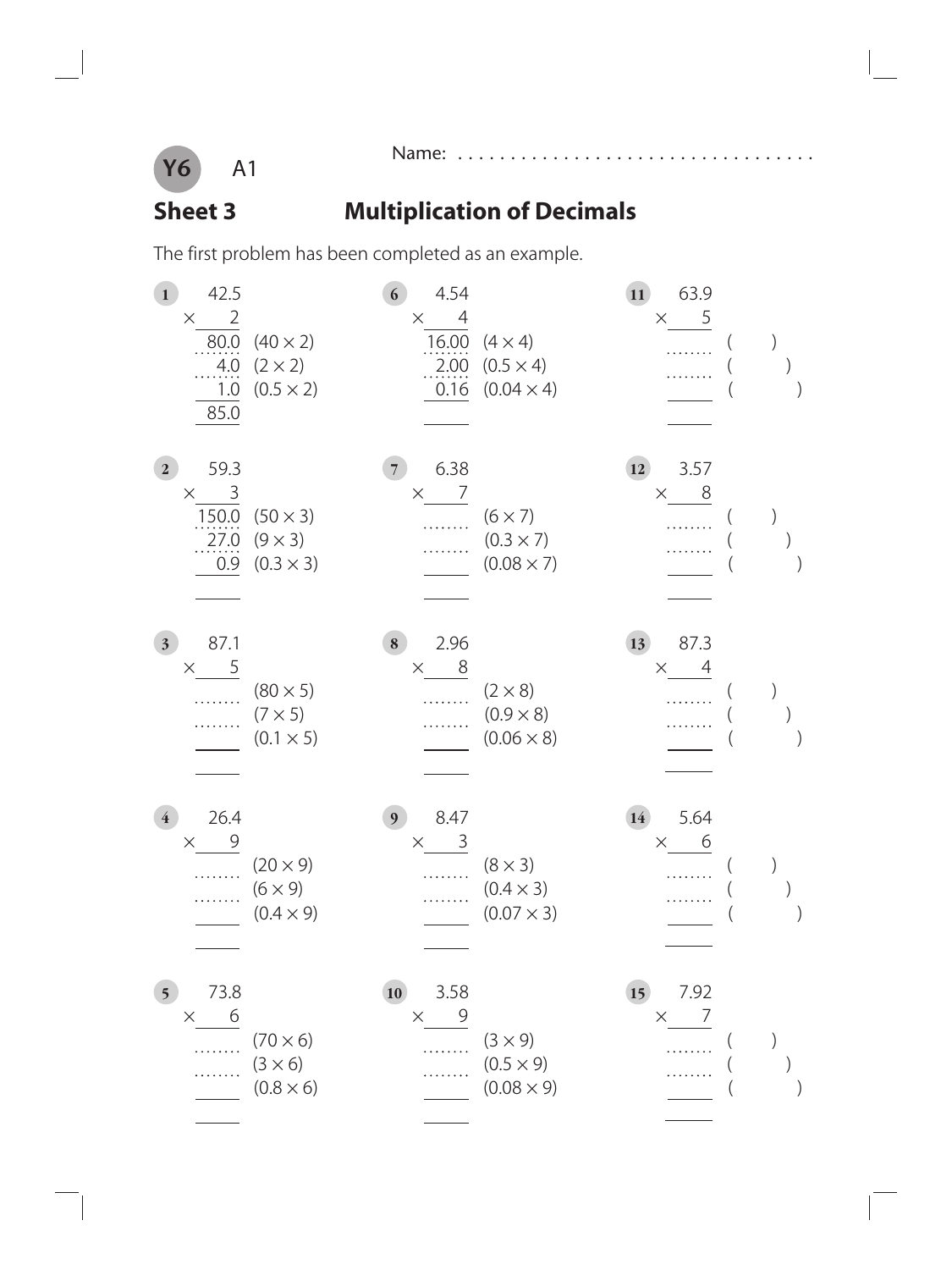

Name: . . . . . . . . . . . . . . . . . . . . . . . . . . . . . . . . . .

#### **Sheet 4 Division of Decimals**

Work out and write the answer in the box. The first problem has been completed as an example.

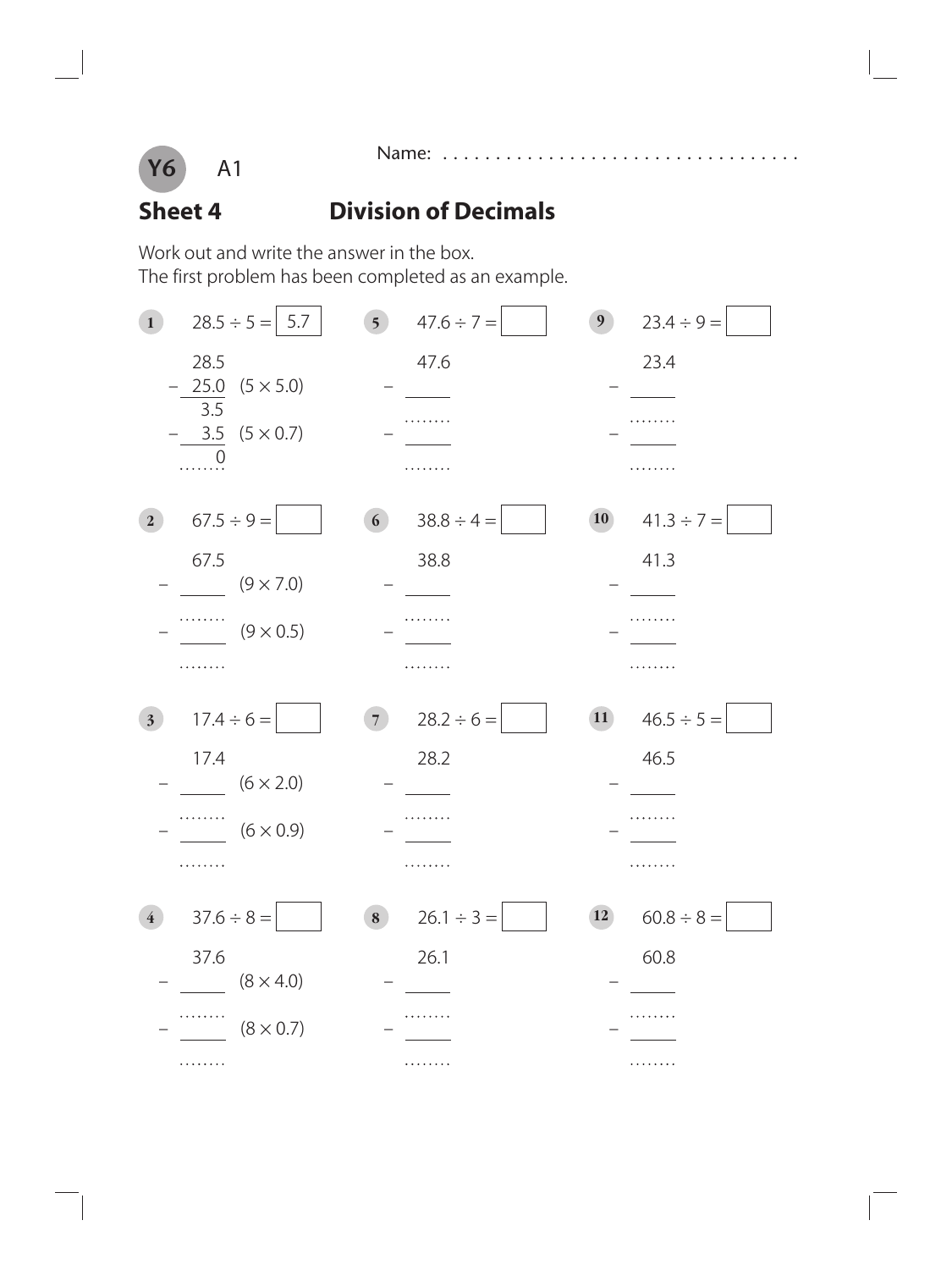

### **Sheet 5 Multiplication Facts**

Complete the multiplication square.

| $\times$       | 5 | $\overline{7}$ | $\mathsf{3}$ | $10$ | $\overline{4}$ | $\,8\,$ | $\overline{2}$ | $\sqrt{6}$ | $\mathcal{G}$ |
|----------------|---|----------------|--------------|------|----------------|---------|----------------|------------|---------------|
| $\mathsf 3$    |   |                |              |      |                |         |                |            |               |
| $8\,$          |   |                |              |      |                |         |                |            |               |
| $10$           |   |                |              |      |                |         |                |            |               |
| $\overline{2}$ |   |                |              |      |                |         |                |            |               |
| $\mathcal{G}$  |   |                |              |      |                |         |                |            |               |
| 5              |   |                |              |      |                |         |                |            |               |
| $\overline{7}$ |   |                |              |      |                |         |                |            |               |
| $\overline{4}$ |   |                |              |      |                |         |                |            |               |
| $\sigma$       |   |                |              |      |                |         |                |            |               |

Complete by writing the missing number in the box.



**Y6**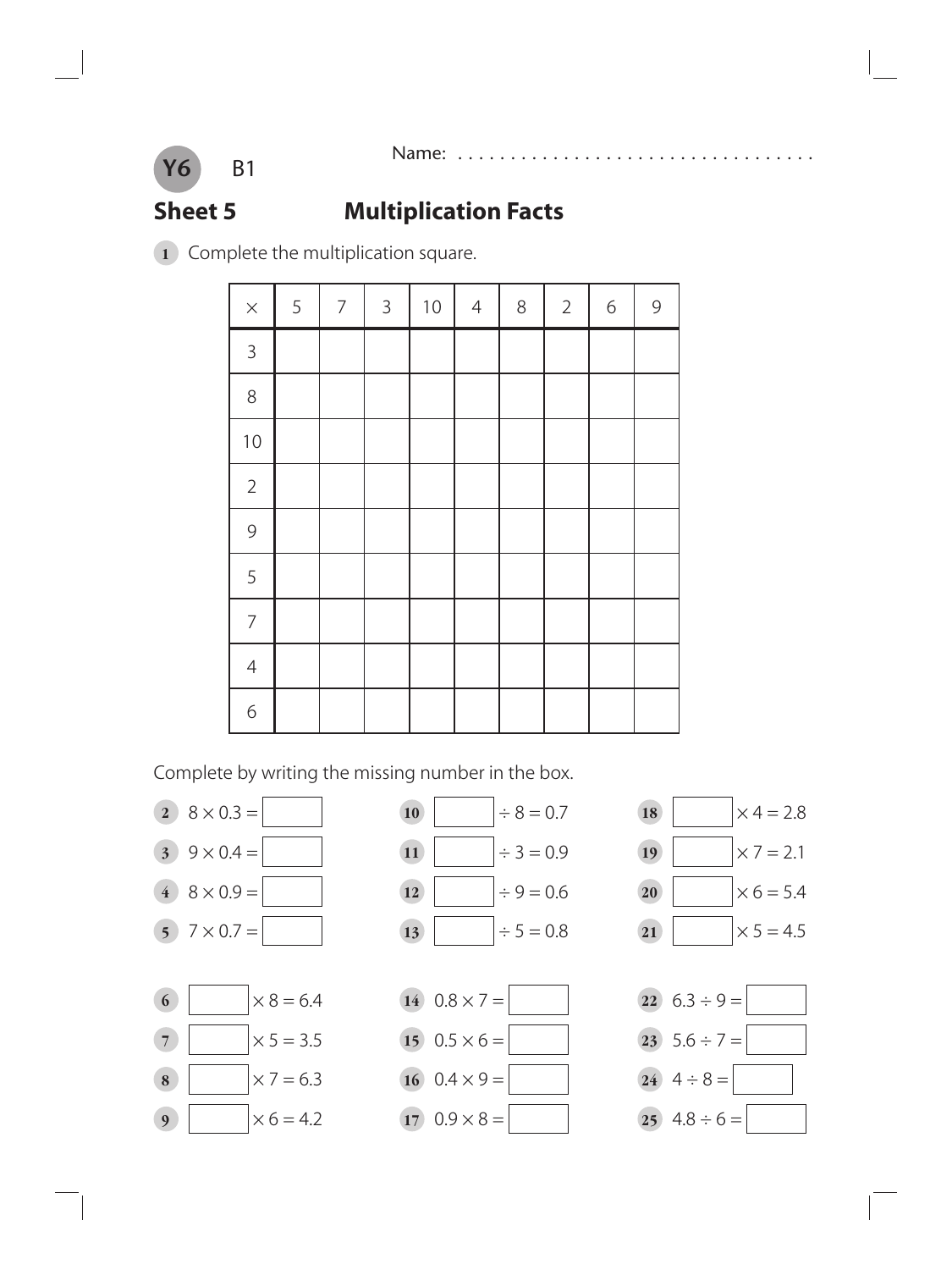

#### **Sheet 6 Prime Numbers**

#### THE SEIVE OF ERASTOSTHENES

Erastosthenes was a famous mathematician in Ancient Greece. He discovered a way of finding prime numbers known as the "Seive of Erastosthenes". A prime number is a number which is divisible only by itself and one. Note that 1 is *not* a prime number. Use five diffferent coloured pens or pencils.

Follow the directions to find the prime numbers to 100.

- **1** Cross out 1 with a pencil.
- **2** Draw a circle around 2, 3, 5 and 7 with the same pencil.
- **3** Use a different colour. Cross out all the multiples of 2, leaving 2 itself.
- **4** Use a third colour. Cross out all the multiples of 3, except for 3.
- **5** Use a fourth colour. Cross out all the multiples of 5, except for 5.
- **6** Use a fifth colour. Cross out all the multiples of 7, except for 7.
- **7** Use your first colour again. Draw circles around all the numbers that are left. These are the prime numbers to 100.

| 8 | 1  | $\overline{2}$ | 3  | 4  | 5  | 6  | 7  | 8  | 9  | 10  |
|---|----|----------------|----|----|----|----|----|----|----|-----|
|   | 11 | 12             | 13 | 14 | 15 | 16 | 17 | 18 | 19 | 20  |
|   | 21 | 22             | 23 | 24 | 25 | 26 | 27 | 28 | 29 | 30  |
|   | 31 | 32             | 33 | 34 | 35 | 36 | 37 | 38 | 39 | 40  |
|   | 41 | 42             | 43 | 44 | 45 | 46 | 47 | 48 | 49 | 50  |
|   | 51 | 52             | 53 | 54 | 55 | 56 | 57 | 58 | 59 | 60  |
|   | 61 | 62             | 63 | 64 | 65 | 66 | 67 | 68 | 69 | 70  |
|   | 71 | 72             | 73 | 74 | 75 | 76 | 77 | 78 | 79 | 80  |
|   | 81 | 82             | 83 | 84 | 85 | 86 | 87 | 88 | 89 | 90  |
|   | 91 | 92             | 93 | 94 | 95 | 96 | 97 | 98 | 99 | 100 |

How many prime numbers have you found?

Write out the prime numbers.  $\dots \dots \dots \dots$ 

. . . . . . . . . . . . . . . . . . . . . . . . . . . . . . . . . . . . . . . . . . . . . . . . . . . . . . . . . . . . . .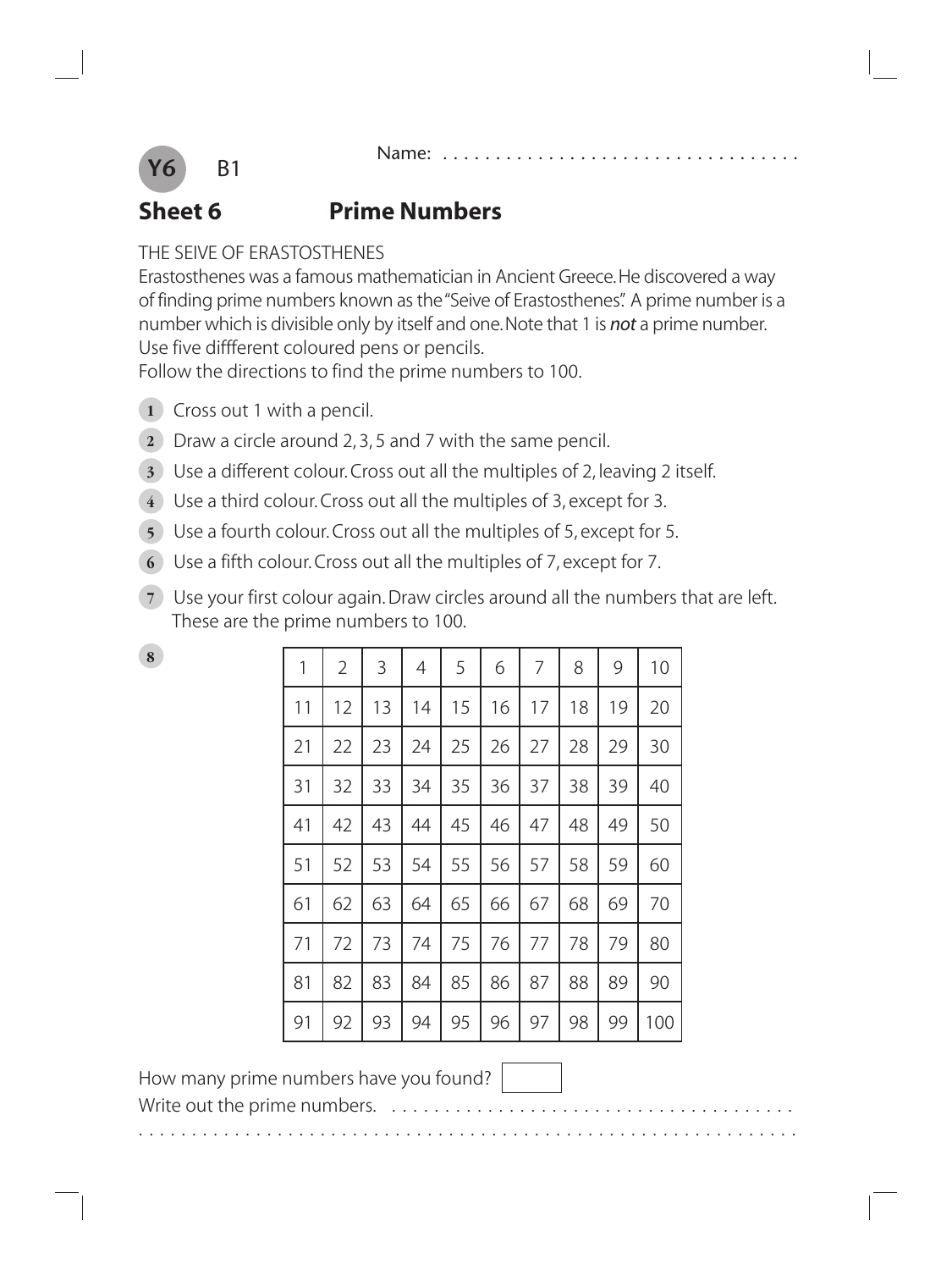

d) have one or more pairs of equal sides . . . . . . . . . . . . . . .

e) have one or more pairs of equal angles . . . . . . . . . . . . . . . . . . . . . . . . .

f ) have one or more pairs of equal adjacent angles . . . . . . . . . . . . . . . . . . .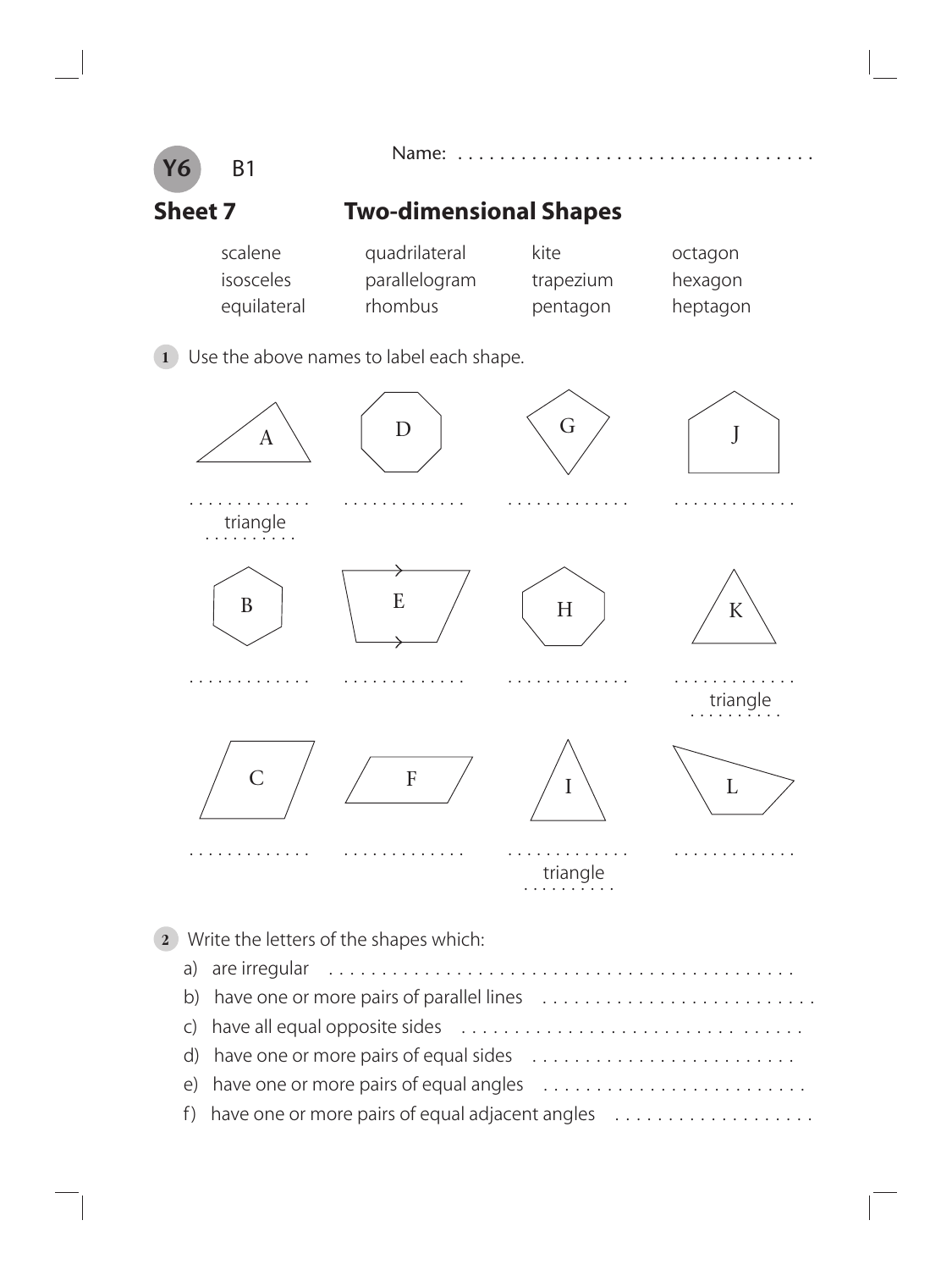

#### **Sheet 8 Making/Drawing Shapes**

 What is the minimum number of art straws needed to make each of these shapes?

- 1 triangular based prism ........ **2** tetrahedron ....... **3** pentagonal based prism ....... **4** square based pyramid ....... **5** octagonal based prism ....... **6** cuboid ....... **7** octahedron ....... **8** hexagonal based prism .......
- **10** Use a ruler and a set square. Draw a right-angled triangle with shorter sides of 5.2 cm and 3.9 cm. Write the length of the third side in the box.

**9** Make a net for a square based pyramid with a base of 4 cm<sup>2</sup> and a height of 3 cm.



**11** Use a ruler and a protractor. Draw an isosceles triangle with a 48º angle between equal sides of 6.3 cm. Fill in the boxes.

| Angles   |  |    |  |  |
|----------|--|----|--|--|
| 3rd side |  | cm |  |  |

 $3rd side$   $\vert$   $\vert$  cm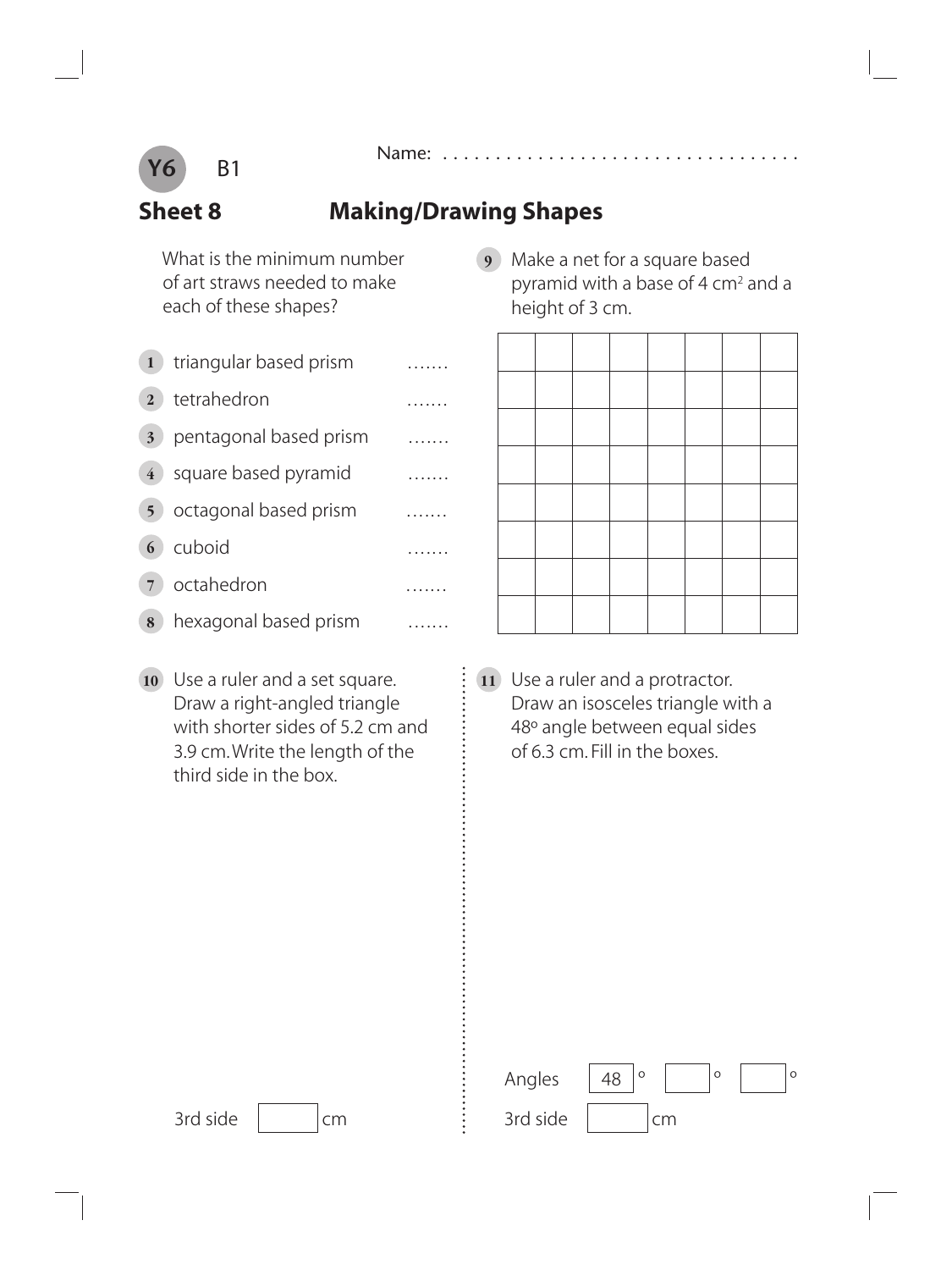

#### Name: . . . . . . . .

### **Sheet 9 Metric Units of Capacity**

Write the missing number in the box.



Write each measurement in the box.



Match X, Y and Z to the letters on the second scale showing the equivalent measurements.

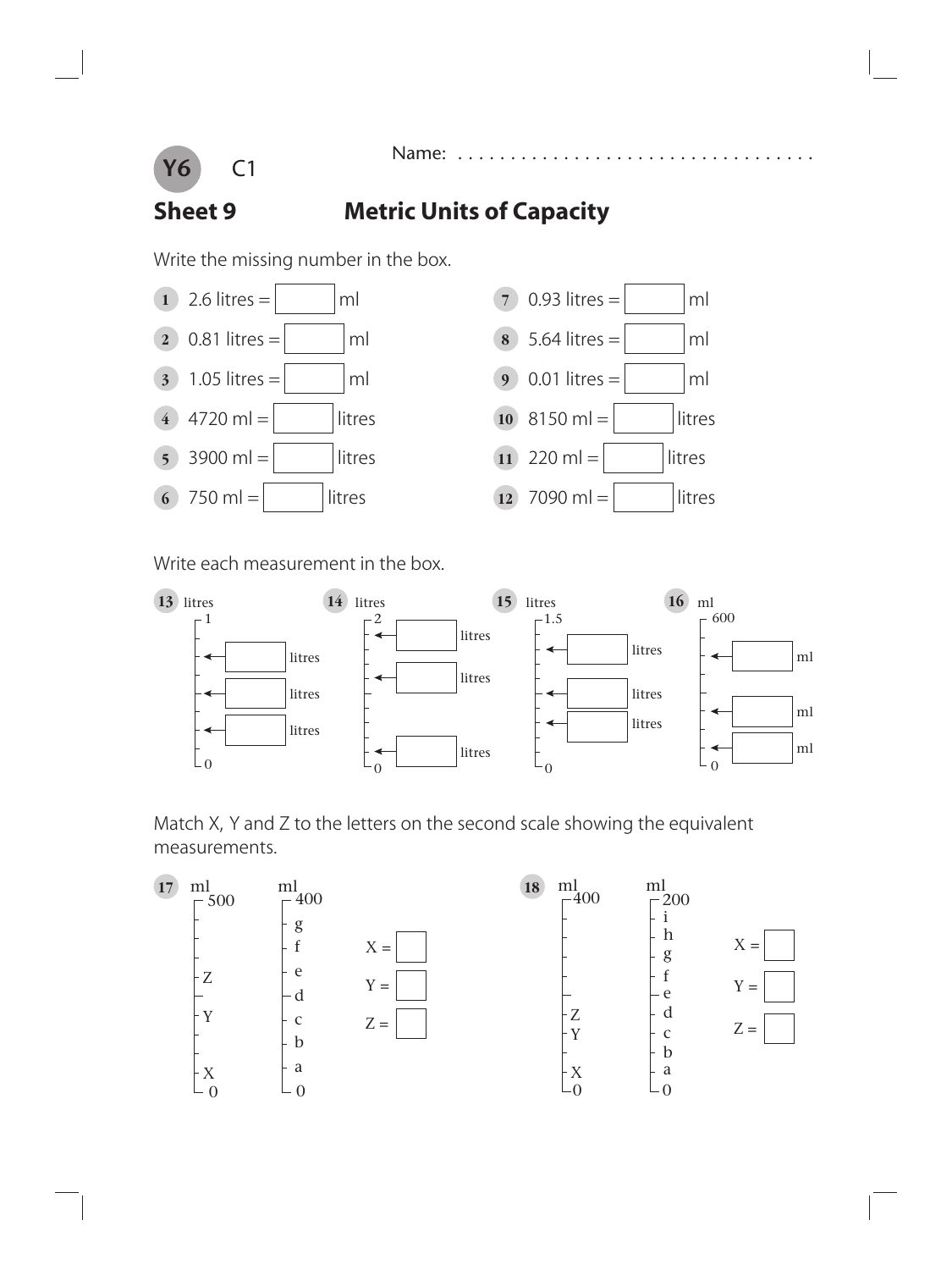



#### **Sheet 10 Presenting Data**

**1** Year 6 recorded the daily maximum temperature throughout October and November. These are the results.

|  |  | 22 21 20 21 17 15 18 19 21 20 |  |                         |  |
|--|--|-------------------------------|--|-------------------------|--|
|  |  | 21 20 18 16 13 11 14 17 15 16 |  |                         |  |
|  |  | 12 10 11 17 18 14 16 15 12 9  |  |                         |  |
|  |  | 11 10 7 8 11 13 15 16 12 11   |  |                         |  |
|  |  | 10 7 6 4 5 8 9 11 12 10       |  |                         |  |
|  |  |                               |  | 8 9 11 7 5 3 0 -1 4 8 5 |  |



Complete the tally chart.

| Temp. $(°C)$ | Tally | Total          |
|--------------|-------|----------------|
| $-4$ to 0    |       | $\overline{2}$ |
| 1 to 5       |       |                |
| 6 to 10      |       |                |
| 11 to 15     |       |                |
| 16 to 20     |       |                |
| 21 to 25     |       |                |

**2** The temperatures recorded for the first two weeks of December were as follows:

|        |  | Su M Tu W Th F Sa $\vert$<br>9 11 10 5 3 |   |                |
|--------|--|------------------------------------------|---|----------------|
| $-1$ 2 |  | 4 7 8 11 6                               | 4 | $\overline{0}$ |

Complete the bar chart to show the results.



 Draw a line graph to show the temperatures for the first two weeks of December.

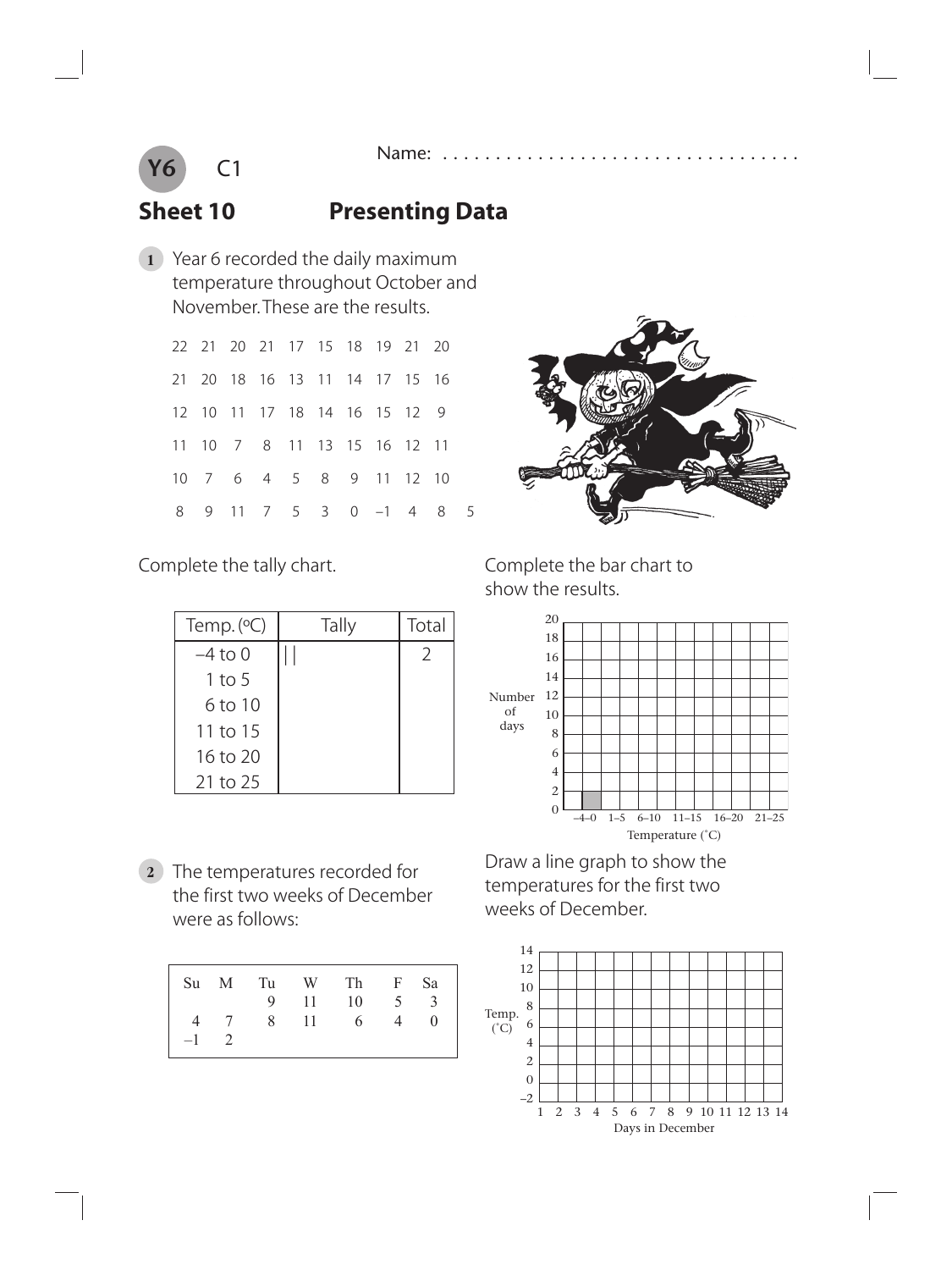

Name: . . . . . . . . . . . . . . .

4 2  $\Omega$ 

Su M T W Th F Sa

Days

# **Sheet 11** Interpreting Data

Complete by writing the missing number in each box.

**1** The marks achieved by 9 children in a test. 6 7 10 8 5 8 6 5 8 The *range* is the highest mark  $\vert \vert$  + the lowest mark  $\vert \vert =$ The *mode* is the most common value, which is The *median* is the middle value when the numbers are arranged in size order — — — — <u>| — |</u> — — — — The *mean* is the total marks  $\left| \begin{array}{c} | \div 9 \end{array} \right|$  (the number of children) = **2** The number of goals scored by a school football team in their 13 matches. 3 1 4 0 1 2 8 1 4 7 2 1 5 Range | | Mode | | Median | | Mean **3** The ages of 11 dogs in a park. **4** The daily hours of sunshine recorded in one week in June. 3 8 13 4 2 1 8 4 10 5 8 Range | | Median Mode | | Mean Range | | Median Mode | | Mean 12 10 8 6 Sunshine hours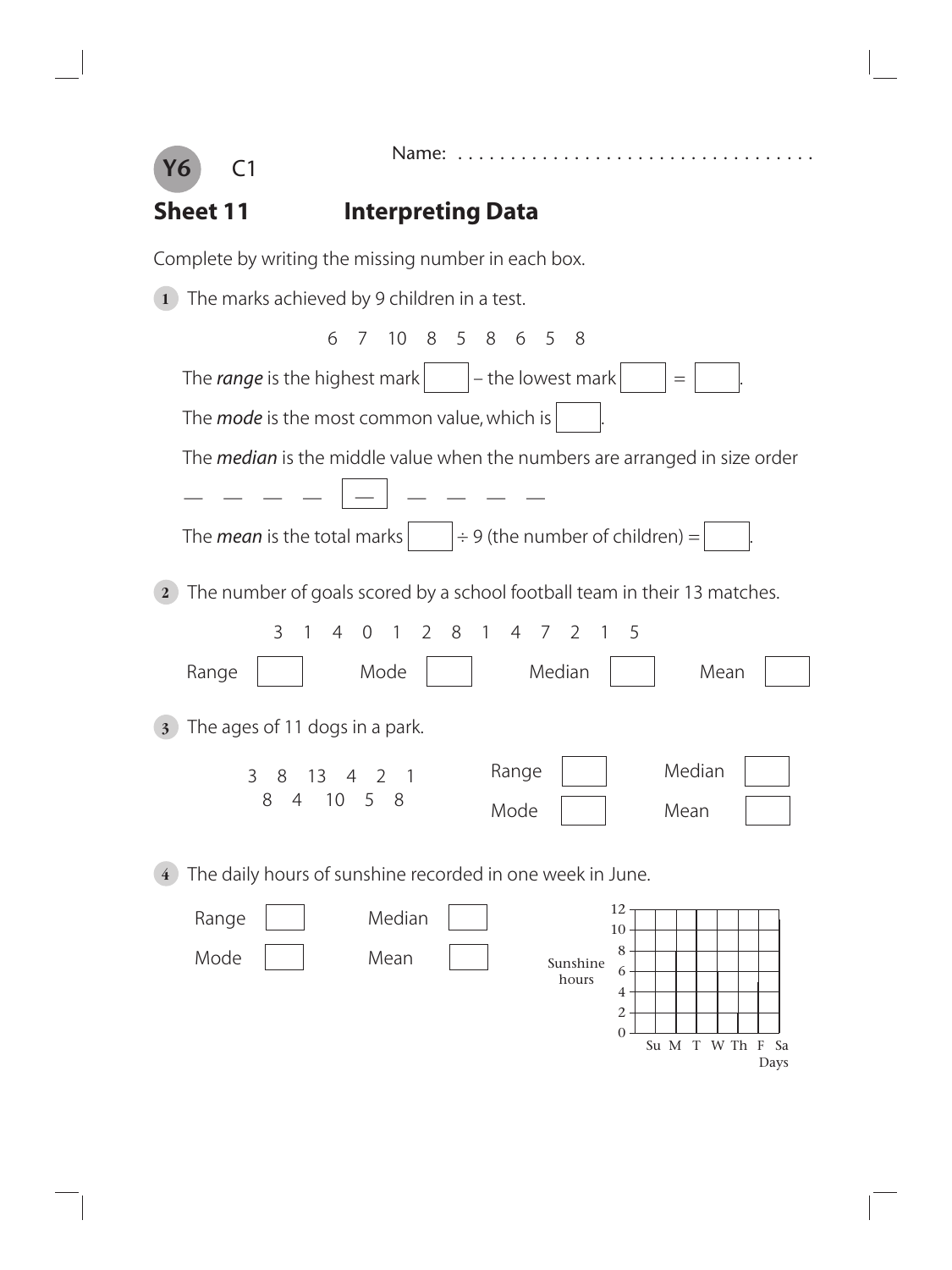

Name: ............

## **Sheet 12 Reading Scales**

Write each measurement in the box.

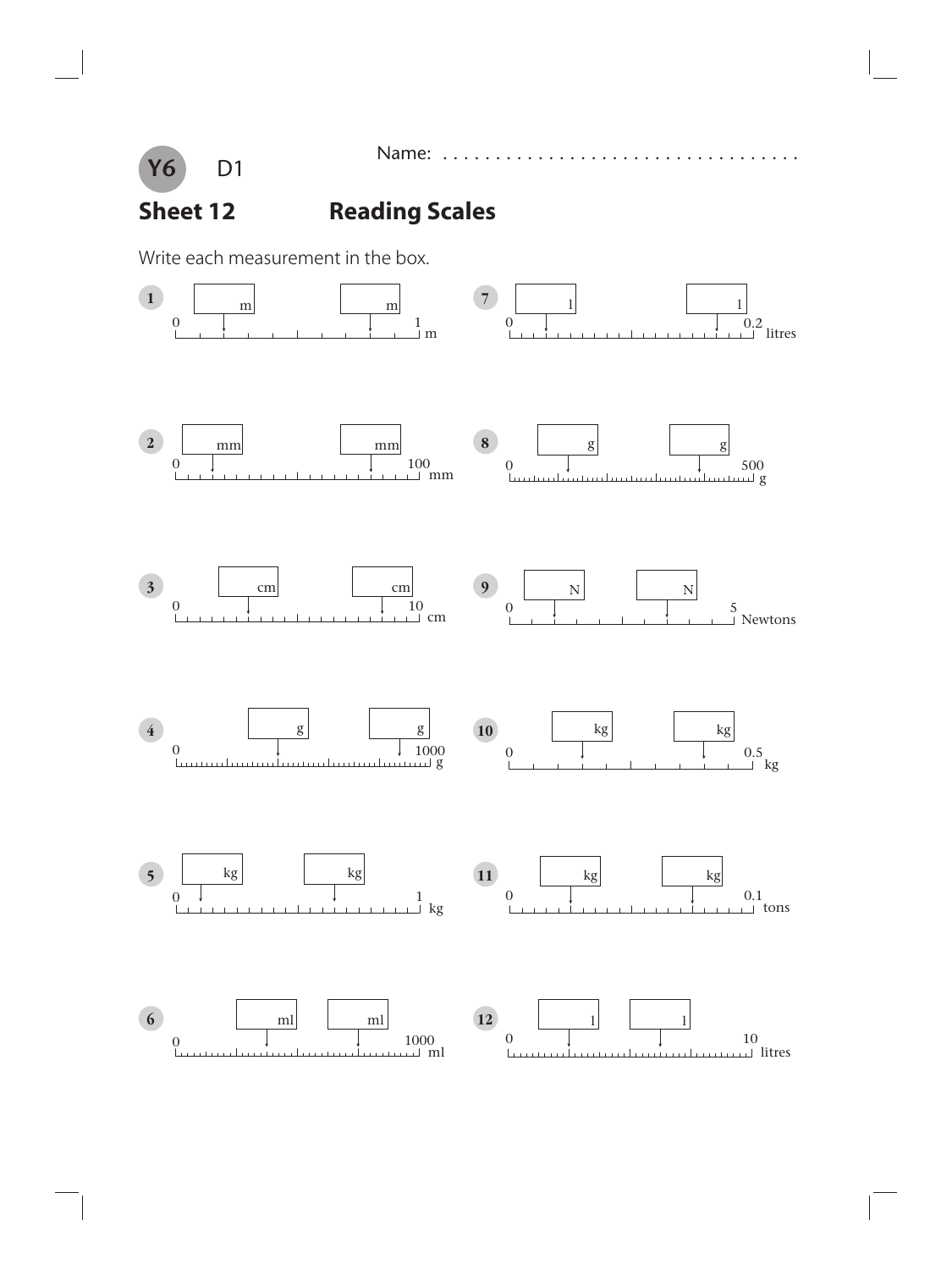#### **Y6** D1

### **Sheet 13 Converting Units**

| <b>Examples</b> |                                              |   | LENGTH     |           |    | WEIGHT        | <b>CAPACITY</b> |    |  |
|-----------------|----------------------------------------------|---|------------|-----------|----|---------------|-----------------|----|--|
|                 | $\times 1000$<br>$\times 100$<br>$\times 10$ |   |            |           |    | $\times 1000$ | $\times 1000$   |    |  |
|                 | km                                           | m | cm         | mm        | kg | g             | litres          | ml |  |
|                 | $\div 1000$                                  |   | $\div 100$ | $\div 10$ |    | $\div 1000$   | $\div 1000$     |    |  |

Write the missing number in the box.



- **17** A pile of CDs is 40 centimetres high. Each CD is 8 mm thick. How many CDs are there in the pile?
- **18** A plank of wood is 3.6 metres long. 85 cm is sawn off. How long is the remaining plank?  $\mathbb{R}^m$
- **19** A packet of biscuits weighs 125 g. What is the weight of 50 packets?  $\vert$  kg
- **20** There is 3.75 litres of water in a bowl. 680 ml is added. How much water is in the bowl now. litres







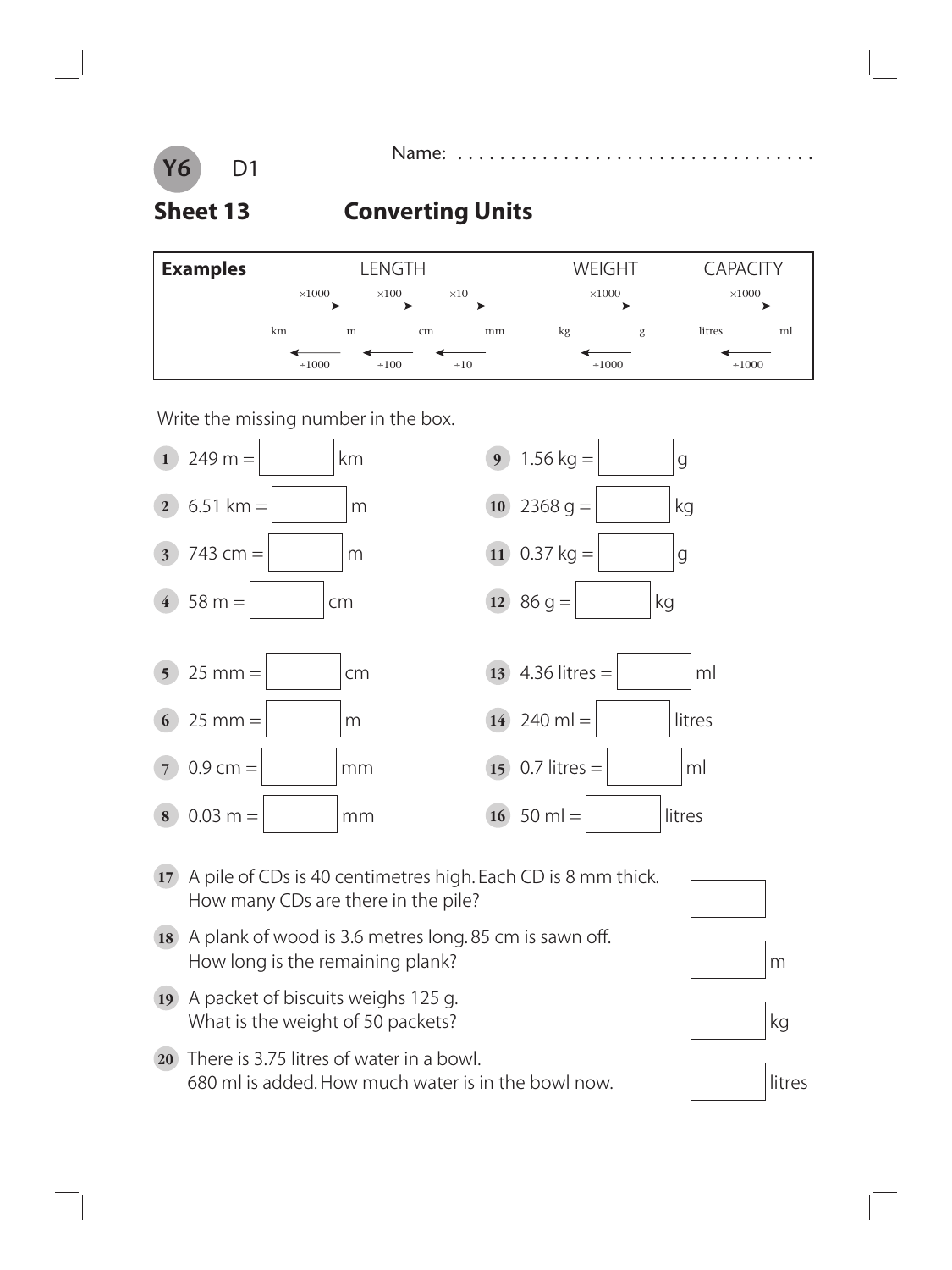



#### **Sheet 14 Imperial Units**

|                                        | You need to know these imperial units and their approximate metric equivalents. |                               |
|----------------------------------------|---------------------------------------------------------------------------------|-------------------------------|
| <b>LENGTH</b>                          | <b>MASS</b>                                                                     | <b>CAPACITY</b>               |
| 1 inch $\approx$ 2.5 cm                | 1 ounce $\approx$ 30 g                                                          | 1 pint $\approx$ 0.6 litres   |
| 1 foot $\approx$ 30 cm                 | 1 kg $\approx$ 2.2 pounds (lb)                                                  | 1 gallon $\approx$ 4.5 litres |
| 1 yard $\approx$ 90 cm                 |                                                                                 |                               |
| 1 mile $\approx$ 1.6 km                | The sign $\approx$ means is approximately equal to.                             |                               |
| $8 \text{ km} \approx 5 \text{ miles}$ |                                                                                 |                               |

Write down the imperial unit you would use to measure the following:

Complete by putting  $>$  or  $<$  in the box.

| use to measure the following:      |                 | 6 feet<br>9 <sup>1</sup> | 1.5 metres       |
|------------------------------------|-----------------|--------------------------|------------------|
| <b>LENGTHS</b>                     |                 | 10 10 pounds             | 5 kg             |
| a garden fence<br>$\mathbf{1}$     | .               | 11 8 miles               | 12 km            |
| a paperback book<br>2 <sup>1</sup> | . . <b>.</b>    | 12                       | 22 litres        |
| the River Thames<br>3 <sup>1</sup> | .               | 5 gallons                |                  |
| a walking stick<br>$\overline{4}$  | .               | 13 6 inches              | 14 cm            |
|                                    |                 | 14 12 ounces             | 400 g            |
| <b>MASSES</b>                      |                 | 15 9 yards               | 8 metres         |
| a tennis ball<br>5 <sup>1</sup>    | .               | $16$ 7 pints             | 4 litres         |
| a bag of potatoes<br>6             | .               | 20 miles<br>17           | 35 km            |
| <b>CAPACITIES</b>                  |                 | 12 gallons<br>18         | 60 litres        |
| a water tank<br>$\overline{7}$     | .               | 19 50 pounds             | 20 kg            |
| a vacuum flask<br>8                | .               | $20$ 20 yards            | 19 metres        |
| Approximate to the nearest:        |                 |                          |                  |
| 10 inches  cm<br>21                | $(25)$ 6 kg  lb | 29                       | 10 pints  litres |
| 4 inches  cm<br>22)                | 26              | 10 kg  lb<br>30          | 8 pints  litres  |
| 12 inches  cm<br>23                | 27              | 25 kg  lb<br>31          | 3 pints  litres  |
| 30 inches  cm<br>24 <sup>°</sup>   | $28$ 4 kg  lb   | 32                       | 15 pints  litres |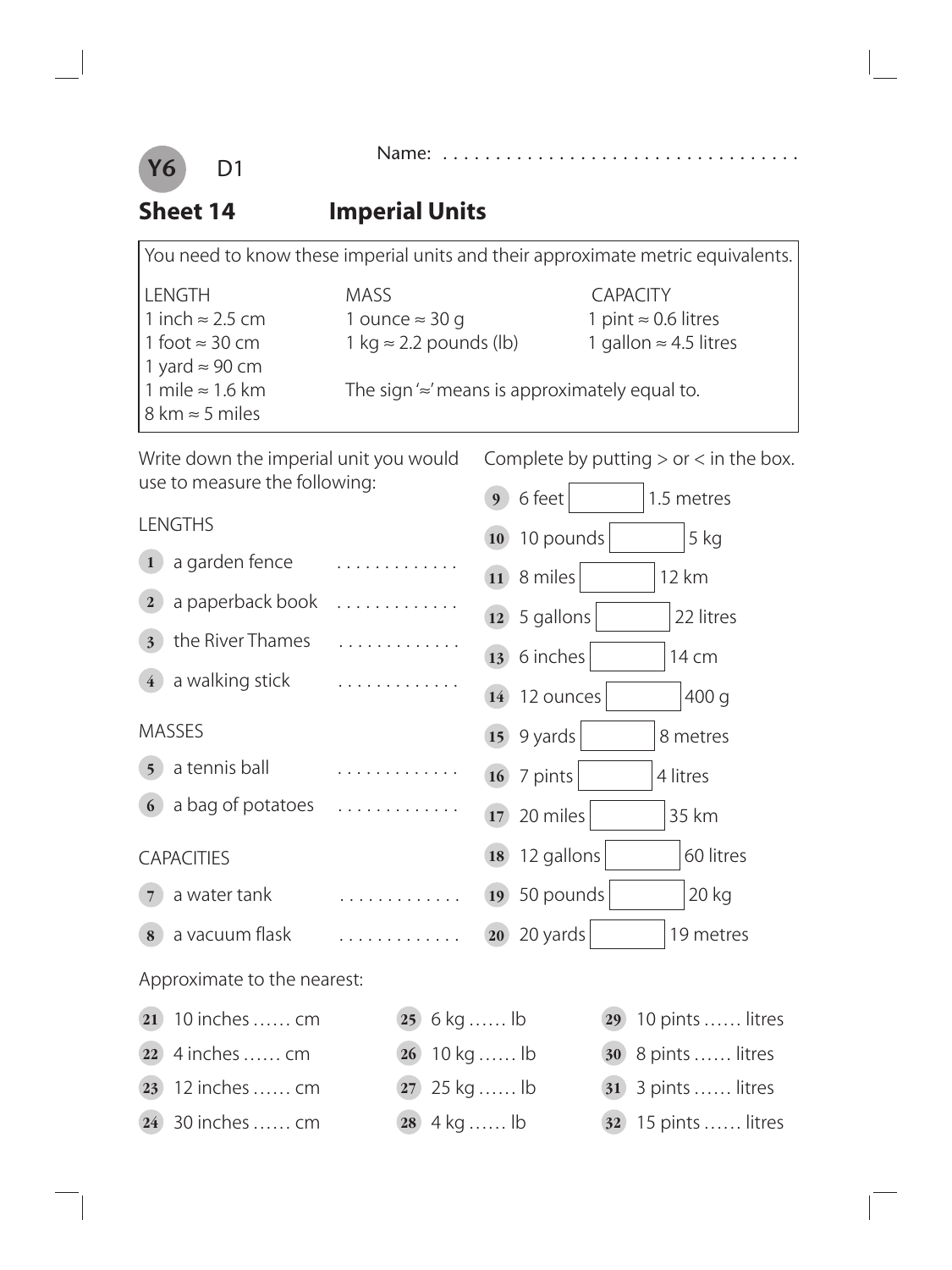

#### **Sheet 15 Area and Perimeter**

Each square on the map represents 1 square kilometre. Estimate the area of each island.



For each shape work out the area (A) and the perimeter (P). All lengths are in cm.



**8** Draw an L–shape with an area **9** Draw a T–shape with a perimeter of 21 cm<sup>2</sup>. Work out the perimeter. The of 24 cm. Work out the area.



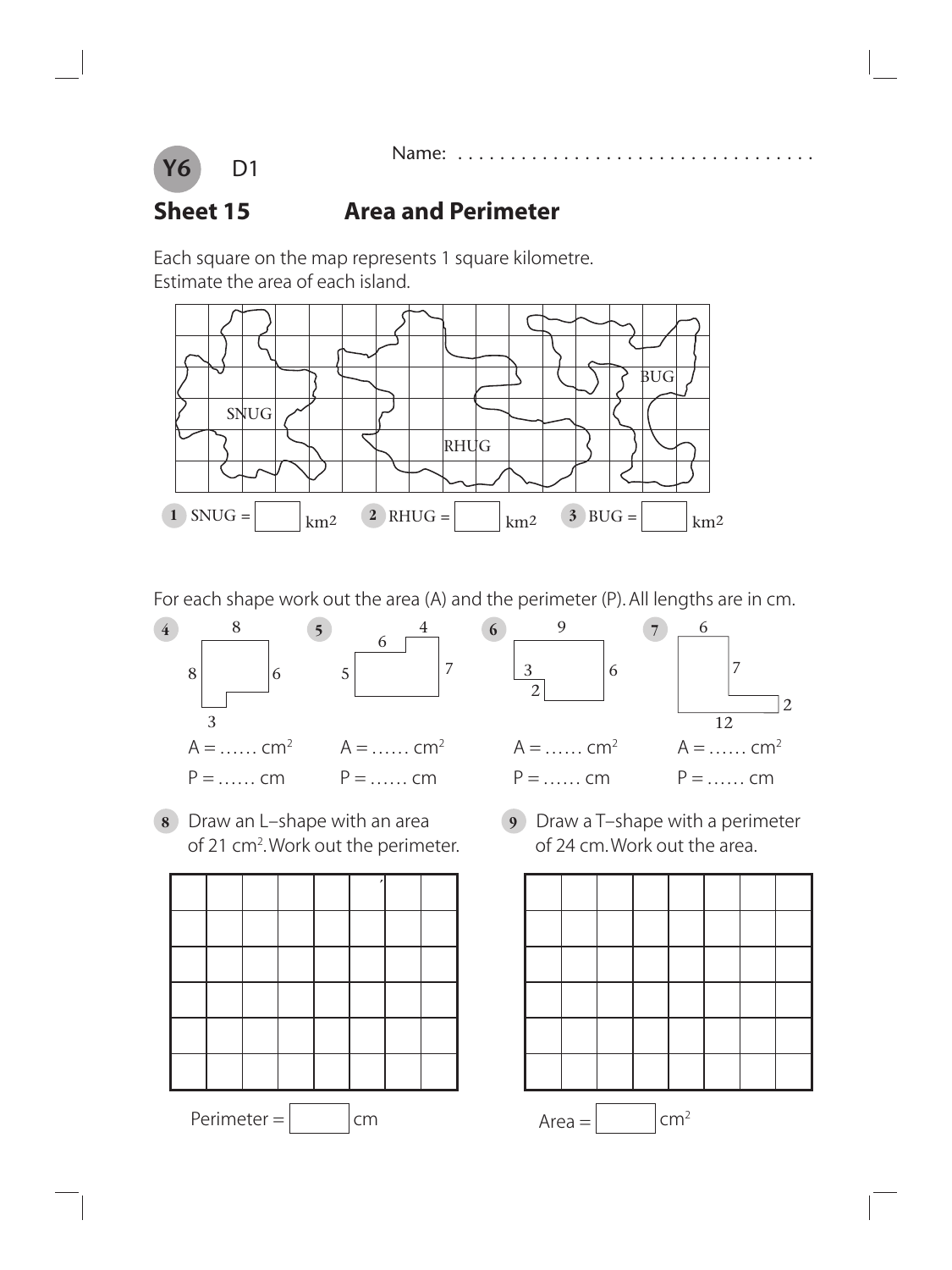|--|--|--|--|--|--|--|--|--|--|--|--|--|--|--|--|--|--|--|--|--|--|--|--|--|--|--|--|--|--|--|--|--|--|--|--|--|--|



#### **Sheet 16 Word Problems**

| <b>Example</b> | Cherries cost £3.60 for 1 kg.<br>What will 225 g cost? | 100 g costs $36p$ (£3.60 ÷ 10)<br>200 g costs 72p $(36p \times 2)$ |
|----------------|--------------------------------------------------------|--------------------------------------------------------------------|
|                |                                                        | 25 g costs 9p $(36p \div 4)$<br>225 g cost 81p $(72p + 9p)$        |

Show your calculations. Write the answer in the box.

| $\mathbf{1}$            | A carton holds 2 litres of juice.<br>0.8 litres is poured into a jug.<br>The rest is shared equally between<br>5 glasses. How much is in each<br>glass?              | $\overline{4}$ | One pill weighs 1.5 g. There are 40<br>pills in one packet and 64 packets<br>in one box. What is the weight of<br>the pills in the box? |
|-------------------------|----------------------------------------------------------------------------------------------------------------------------------------------------------------------|----------------|-----------------------------------------------------------------------------------------------------------------------------------------|
|                         | Answer<br>ml                                                                                                                                                         |                | Answer<br>kg                                                                                                                            |
| $\mathbf{2}$            | A square field has a perimeter of<br>240 metres. What is the area of the<br>field?                                                                                   | 5 <sup>5</sup> | Cheese costs £6.20 per kilogram.<br>Malcolm buys 350 g. What does he<br>pay?                                                            |
|                         | Answer<br>m <sup>2</sup>                                                                                                                                             |                | Answer £                                                                                                                                |
| $\overline{\mathbf{3}}$ | The temperature in Aberdeen is<br>-1.4°C. In Newcastle it is 2°C<br>warmer. In London it is 2.8°C<br>warmer than in Newcastle. What is<br>the temperature in London? | 6              | A 600 g can of dog food is shared<br>between two dogs. Prince is given<br>120 g more than Harry. How much<br>does each dog receive?     |
|                         | $\circ$ C<br>Answer                                                                                                                                                  |                | Prince<br>Harry<br>$\mathsf g$<br>$\mathcal{G}$                                                                                         |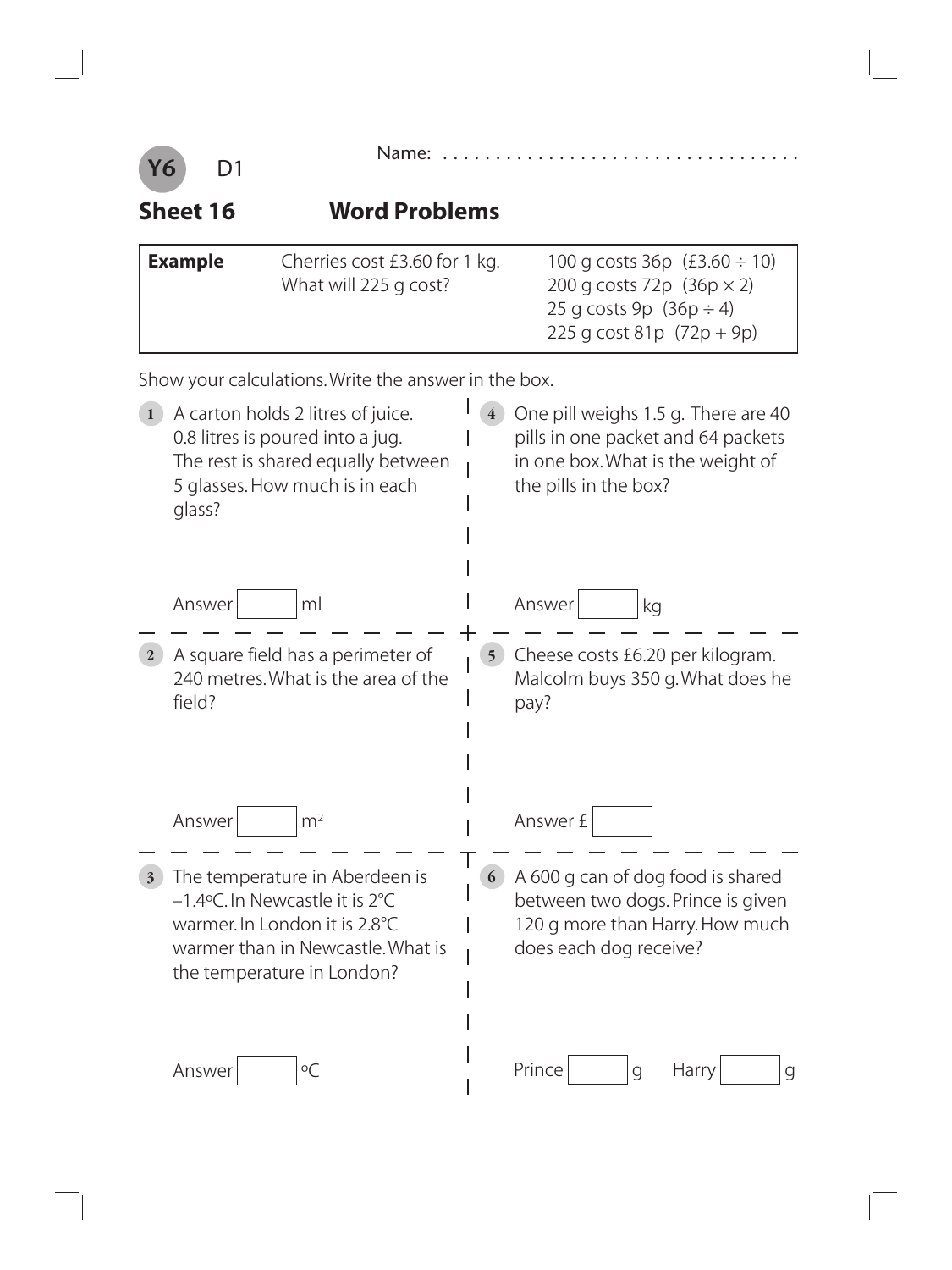**Y6** E1

 $\overline{\phantom{a}}$ 

Name: . . . . . . . . . . . . . . . . . . . . . . . . . . . . . . . . . .

## **Sheet 17 Multiplication Facts**

Work out

|                | $1$ 5 $\times$ 0.3 | .                     | 17 $7 \times 0.6$     | .                                       | $33 \ 8 \times 0.9$   | .      |
|----------------|--------------------|-----------------------|-----------------------|-----------------------------------------|-----------------------|--------|
| $\overline{2}$ | $3 \times 0.8$     | $\cdots$              | 18 $8 \times 0.2$     | $\ldots$                                | 34 $4 \times 0.5$     | $\sim$ |
|                | $3.8 \times 0.7$   | .                     | 19 $5 \times 0.9$     | .                                       | 35 $9 \times 0.3$     | .      |
|                | $(4) 9 \times 0.2$ |                       | $(20)$ 6 $\times$ 0.4 | .                                       | $(36)$ 7 $\times$ 0.7 |        |
|                |                    |                       |                       |                                         |                       |        |
|                | $50.4 \times 9$    | .                     | $(21) 0.9 \times 8$   | .                                       | $370.6 \times 2$      | .      |
|                | $60.7 \times 5$    | $\cdots$              | $(22)$ 0.7 $\times$ 3 | .                                       | $(38)$ 0.5 $\times$ 4 |        |
|                | $70.5 \times 6$    | $\sim$                | $(23) 0.4 \times 7$   |                                         | 39 $0.9 \times 6$     | .      |
|                | $80.8 \times 4$    | $\cdots$              | $24 \ 0.6 \times 5$   | .                                       | 40 $0.6 \times 8$     |        |
|                |                    |                       |                       |                                         |                       |        |
|                | $9 \t1.4 \div 7$   | $\cdots$              | $(25)$ 1.2 ÷ 4        | .                                       | 41 $1.8 \div 3$       | .      |
|                | 10 $1.0 \div 2$    | $\cdots$              | $26$ 8.1 ÷ 9          | .                                       | 42 $6.3 \div 7$       | .      |
|                | 11 $5.4 \div 9$    | $\cdots$              | $27 \quad 1.4 \div 2$ | .                                       | $(43)$ 1.6 ÷ 2        |        |
|                | $(12)$ 4.5 ÷ 5     |                       | 28 $6.4 \div 8$       | .                                       | $(44)$ 2.7 ÷ 9        |        |
|                |                    |                       |                       |                                         |                       |        |
|                | 13 $4.0 \div 0.8$  |                       |                       | $(29)$ 1.2 ÷ 0.3 45 3.6 ÷ 0.4           |                       |        |
|                | $(14)$ 2.4 ÷ 0.3   |                       |                       | $30$ $2.5 \div 0.5$ $46$ $2.4 \div 0.6$ |                       |        |
|                | $15$ 3.6 ÷ 0.6     |                       |                       | 31 $4.2 \div 0.7$ 47 $4 \div 0.5$       |                       |        |
|                |                    | $(16)$ $2.8 \div 0.4$ |                       | 32 $4.8 \div 0.6$ 48 $5.6 \div 0.8$     |                       |        |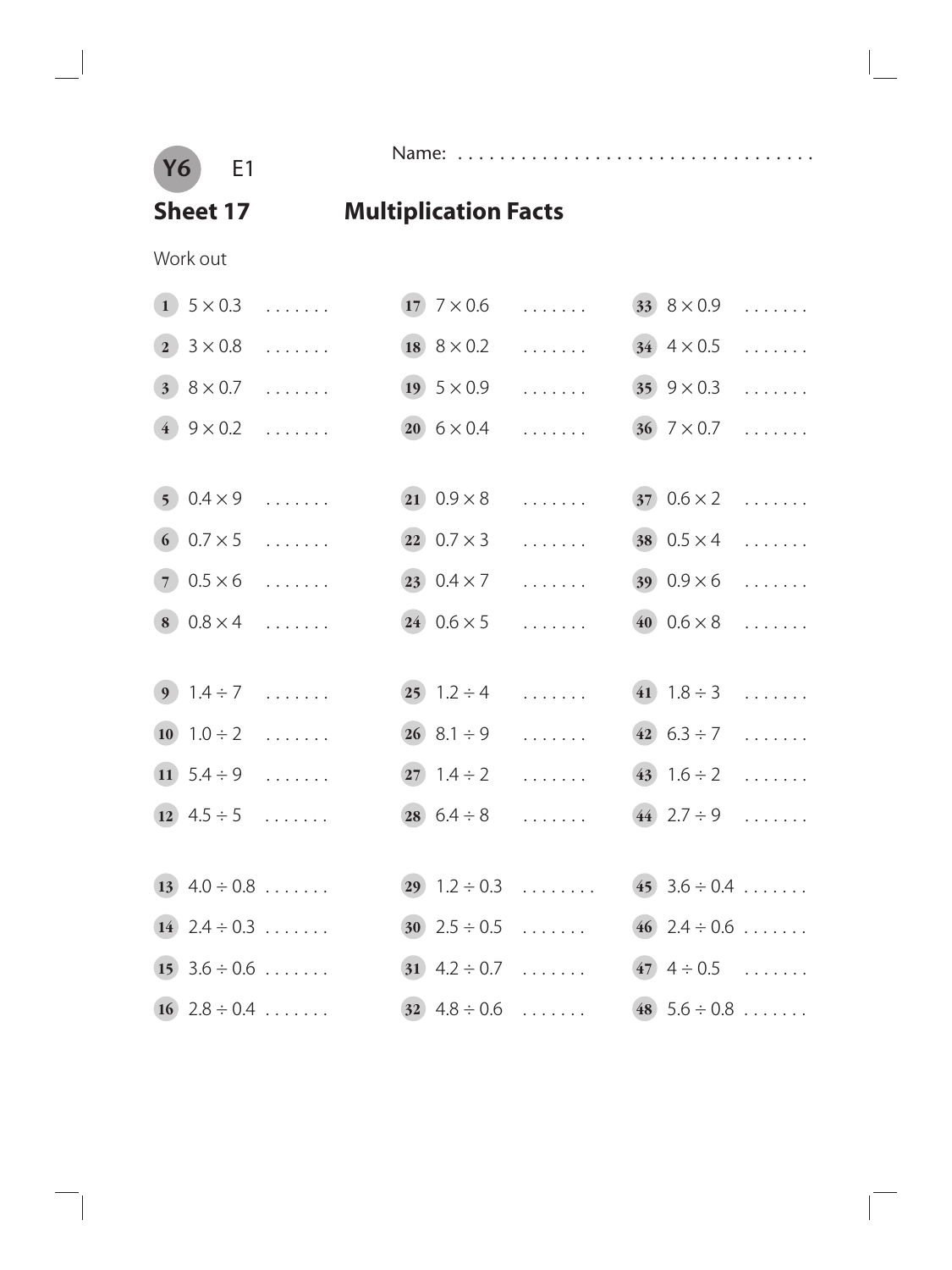

Name: . . . . . . . . . . . . . . . . . . . . . . . . . . . . . . . . . .

#### **Sheet 18 Written Method (HTU ÷ U, U.t ÷ U)**

Work out to one decimal place. Write the answer in the box.



Work out to two decimal places. Write the answer in the box.

**7**  $8.6 \div 4 =$  **9**  $3.6 \div 8 =$  **11**  $6.4 \div 5 =$ 8.6 6.4  $-$  (4 × 2.0)  $-$  ( )  $-$  ( ) . . . . . . . . . . . .  $(4 \times 0.1)$   $-$  ( )  $-$  ( ) . . . . . . . . . . . .  $(4 \times 0.05)$  – ( ) – ( ) . . . . . . . . . . . . **8**  $\begin{array}{|c|c|c|c|c|} \hline 7.7 \div 5 = & 10 & 9.3 \div 2 = & 12 & 58 \div 8 = & 12 \end{array}$  7.7 9.3 58  $-$  (7 × 1.0)  $-$  ( )  $-$  ( ) . . . . . . . . . . . . – \_\_ ( ) – \_\_ ( ) – \_\_ ( ) . . . . . . . . . . . . ——( ) ——( ) ——( )<br>——( ) . . . . . . . . . . . .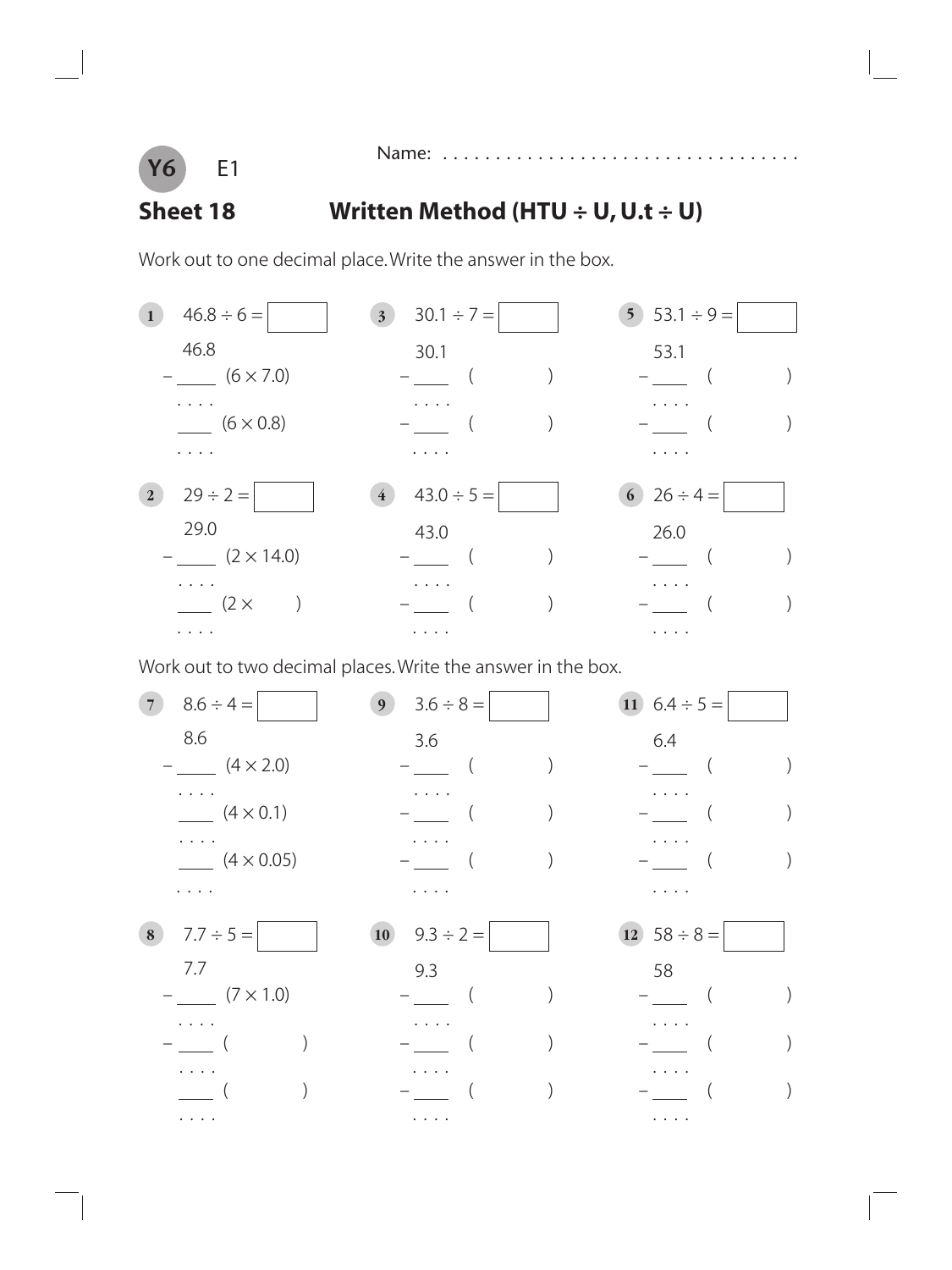

#### **Sheet 19 Equivalent Fractions**

Name: .

Complete these equivalent fractions.



Pick out the letters above the fractions equivalent to the fraction in the bracket. Rearrange these letters to make a word using clue.

 $\frac{2}{5}$ 

, a girl's name) ..................

|                |  | $A \cup C \cup M \cup N \cup T \cup D \cup A \cup Y \cup E$ |  |                                                                                                    |  |                       |                |
|----------------|--|-------------------------------------------------------------|--|----------------------------------------------------------------------------------------------------|--|-----------------------|----------------|
| $\frac{8}{25}$ |  | $\overline{60}$                                             |  | $\frac{16}{2}$ $\frac{12}{30}$ $\frac{6}{10}$ $\frac{8}{20}$ $\frac{25}{25}$ $\frac{15}{5}$ $\leq$ |  | 24<br>$\overline{60}$ | $^{\prime}$ 10 |

 $\frac{33}{3}$ , a boy's name) ..................

|                    |           | $O$   N              |   | $G \mid$                         | H                               | A                                 | R               |                 |                 |  |
|--------------------|-----------|----------------------|---|----------------------------------|---------------------------------|-----------------------------------|-----------------|-----------------|-----------------|--|
| $\overline{\circ}$ | $\bigcap$ | $\overline{2\Gamma}$ | O | $\frac{9}{2}$<br>$\overline{18}$ | $\frac{1}{5}$<br>1 <sub>F</sub> | $\overline{5}$<br>$\overline{50}$ | $\overline{30}$ | $\overline{36}$ | $\overline{20}$ |  |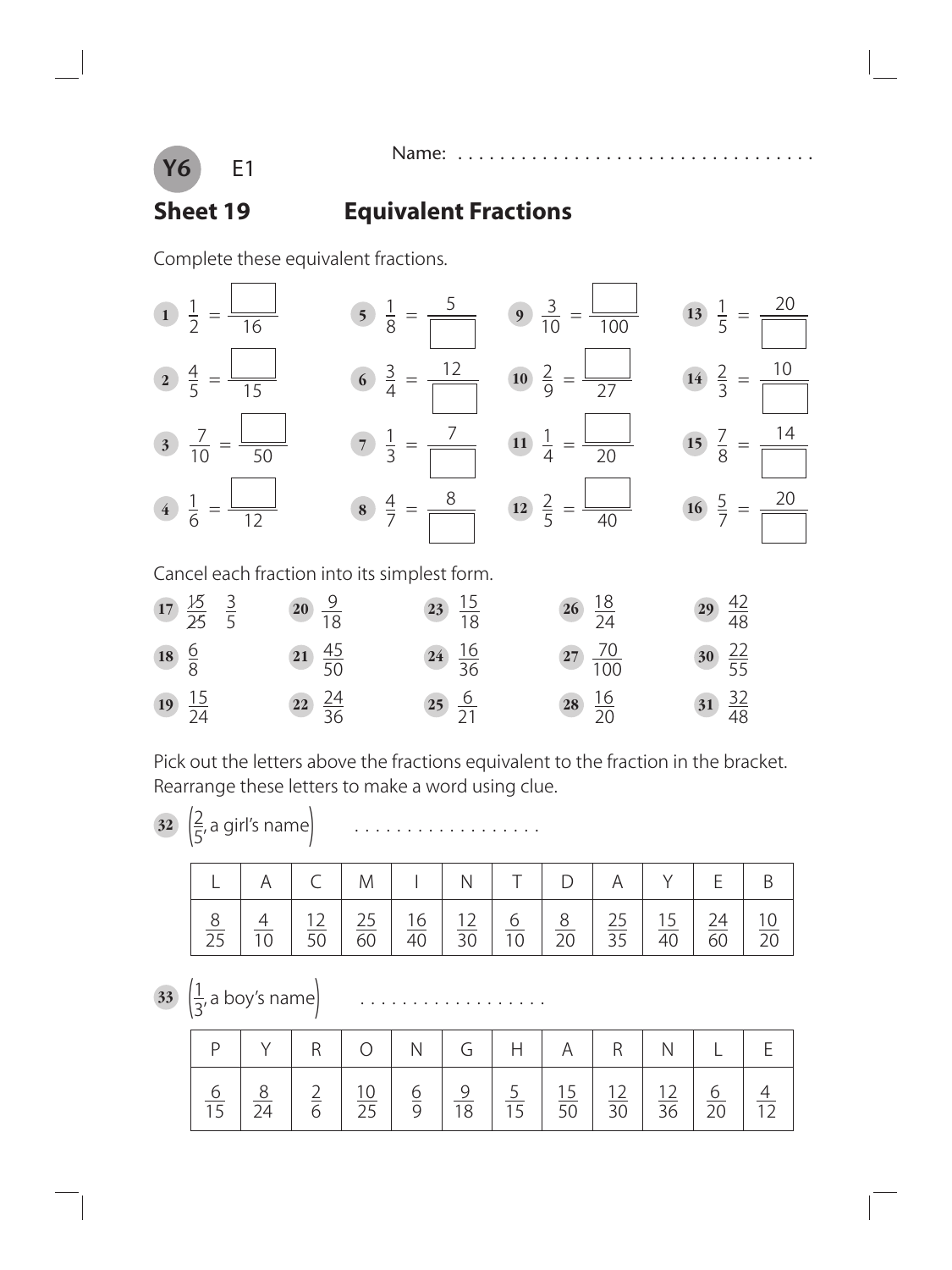#### **Y6** E1

Name: . . . . . . . . . . . . . . . . . . . . . . . . . . . . . . . . . .

# **Sheet 20 Fractions/Percentages of Amounts**

|                 | <b>Examples</b>          | $\frac{5}{8}$ of 640                                         |                                 | 10% of 40                   | 30% of 40                                                   |  |
|-----------------|--------------------------|--------------------------------------------------------------|---------------------------------|-----------------------------|-------------------------------------------------------------|--|
|                 |                          | $(\frac{1}{8}$ of 640) $\times$ 5                            | $\frac{1}{10}$ of 40            |                             | $(10\% \text{ of } 40) \times 3$                            |  |
|                 |                          | 80 x 5                                                       | $40 \div 10$                    |                             | $4 \times 3$                                                |  |
|                 |                          | 400                                                          | 4                               |                             | 12                                                          |  |
|                 | Work out                 |                                                              |                                 |                             |                                                             |  |
|                 | 1 $\frac{9}{10}$ of 200  | .                                                            |                                 | 7 $\frac{3}{1000}$ of 5 m   | $\ldots \ldots \ldots$ mm                                   |  |
|                 | 2 $\frac{2}{5}$ of 300   | .                                                            |                                 | 8 $\frac{5}{9}$ of 180 g    | $\cdots \cdots \cdots g$                                    |  |
|                 | $\frac{3}{8}$ of 96      | .                                                            |                                 | 9 $\frac{53}{100}$ of 1 kg  | . 9                                                         |  |
|                 | 4 $\frac{5}{7}$ of 49    | .                                                            |                                 | 10 $\frac{7}{10}$ of 400 g  | $\cdots \cdots \cdots g$                                    |  |
|                 | $\frac{37}{100}$ of 1 m  | $\ldots \ldots \ldots$ cm                                    |                                 | $\frac{3}{4}$ of 1 litre    | . ml                                                        |  |
|                 | 6 $\frac{5}{6}$ of 180 m | $\ldots \ldots \ldots$ m                                     |                                 | 12 $\frac{4}{10}$ of 250 ml | $\dots\dots\dots$ ml                                        |  |
|                 | Work out                 |                                                              |                                 |                             |                                                             |  |
| 13)             | 10% of 39                | .<br>17)                                                     | 1% of 260                       | .                           | 25% of £3.60<br>$\left( 21\right)$                          |  |
| <b>14</b>       | 20% of 75                | $\ldots \ldots$ (18) 5% of 30                                |                                 | $\cdots \cdots$ 22          | 2% of £45                                                   |  |
| 15              | 50% of 11                |                                                              |                                 |                             | 19 40% of £1.20 23 60% of £1.50                             |  |
| <b>16</b>       | 75% of 480               |                                                              | $\ldots \ldots$ (20) 70% of £20 |                             | $\ldots \ldots$ 24 1% of £5                                 |  |
|                 | Fill in the boxes.       |                                                              |                                 |                             |                                                             |  |
| 25 <sub>1</sub> | children.                | 240 patients in a hospital 20% are<br>adults are in hospital | 27                              | Ainlee's meal cost £        | Sourav's meal cost £4.50.<br>Ainlee's meal cost 30% more.   |  |
| 26              | quarters is used.        | A roll of cloth is 15 m long. Three                          | 28                              |                             | 360 children in a school<br>Four ninths are in lower school |  |
|                 |                          | m is left.                                                   |                                 |                             | children are in upper school.                               |  |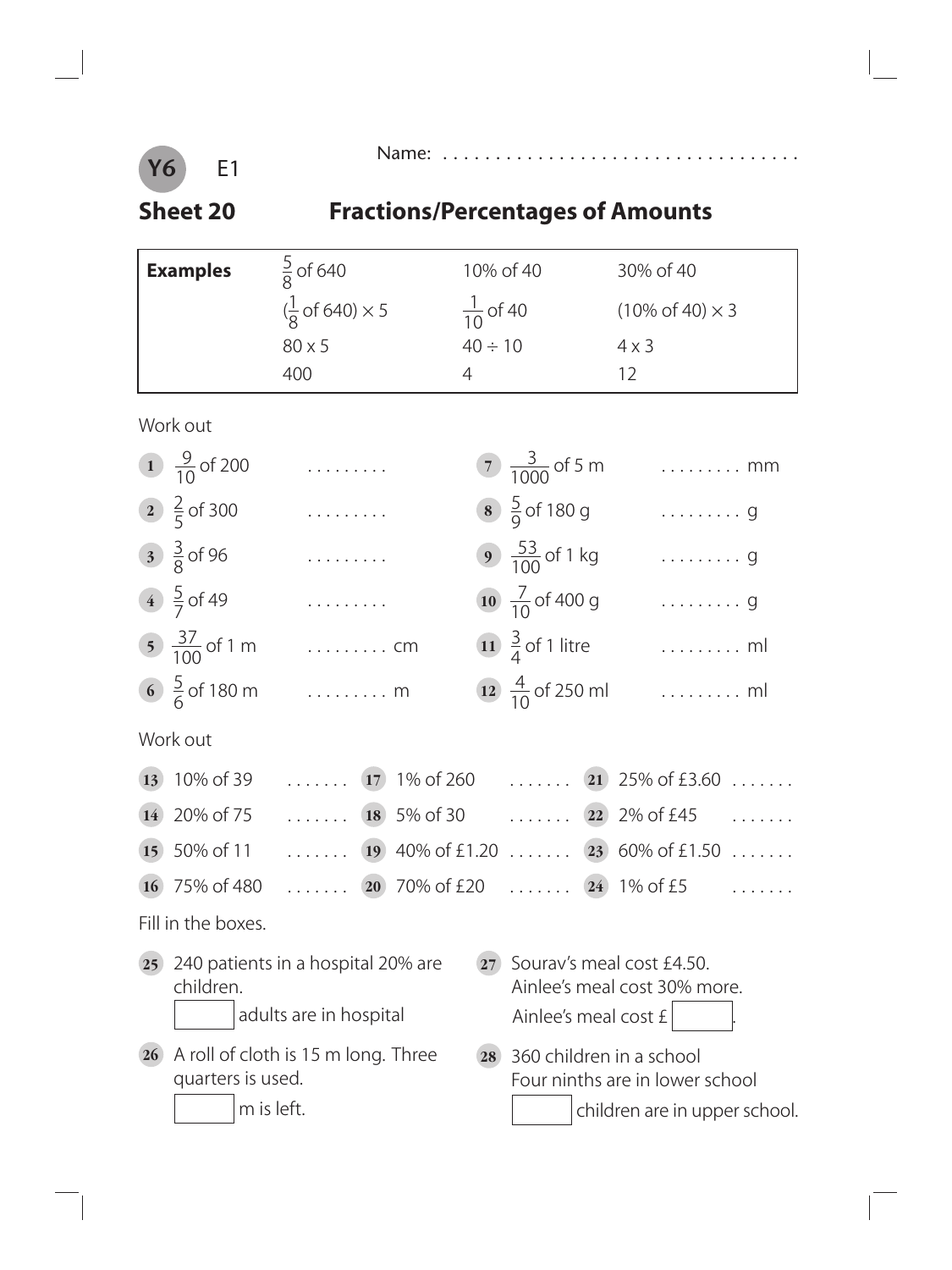

#### **Sheet 21 Decimal Fractions**

**Example** 4.238 = 
$$
4\frac{238}{1000}
$$
 =  $4 + \frac{2}{10} + \frac{3}{100} + \frac{8}{1000}$   
2 $\frac{176}{1000}$  = 2.176 = 2 + 0.1 + 0.07 + 0.006

Write the number shown on each abacus as a mixed number and as a decimal fraction.





| 3) 5.35     | . | $7\frac{56}{100}$                                                    |
|-------------|---|----------------------------------------------------------------------|
| (4) 1.872   | . | $\begin{array}{ c c }\n\hline\n8 & 125 \\ \hline\n1000\n\end{array}$ |
| $(5)$ 2.064 | . | $9 \frac{8}{100}$                                                    |
|             |   | 10 9 $\frac{4}{10}$                                                  |

Partition using fractions. Partition using decimals.



Write the value of the underlined figure.

|  | 11 $1.539$ $\ldots$ $\ldots$      | 14 $4.95$ 17 64.71        |  |
|--|-----------------------------------|---------------------------|--|
|  | 12 $3.64$ 15 $74.329$ 18 $29.534$ |                           |  |
|  | $\overline{13}$ 21.8 <u>7</u>     | $16$ $0.618$ $19$ $8.103$ |  |

Write the missing number in the box.



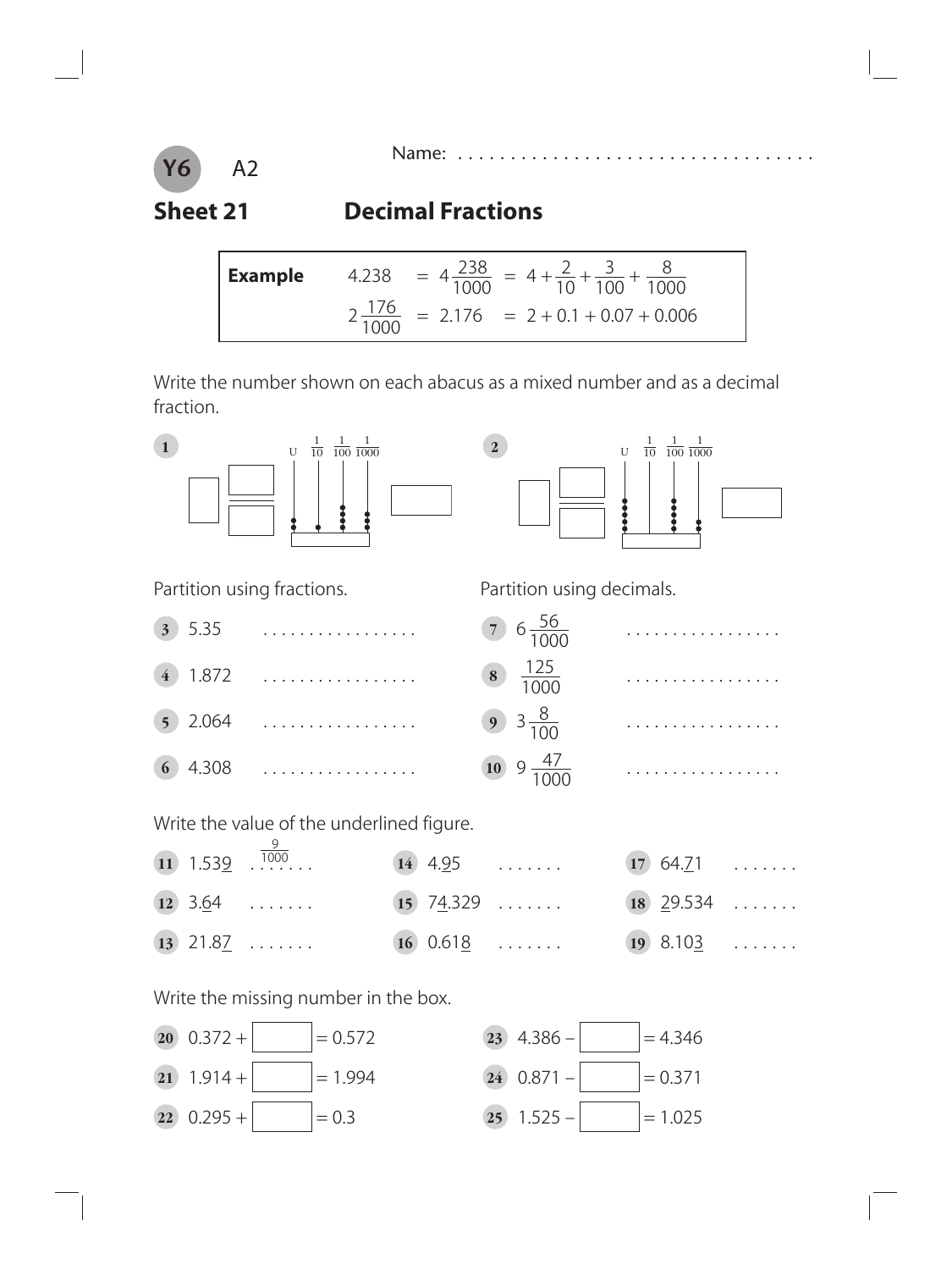

Name: . . . .

## **Sheet 22 Ordering/Rounding Decimals**

Write the decimal fractions shown by each arrow in the box.



**11** 23.16 a)  $\ldots$  . . . . . b)  $\ldots$  . . . . 16 8.551 a)  $\ldots$  . . . . . . b)  $\ldots$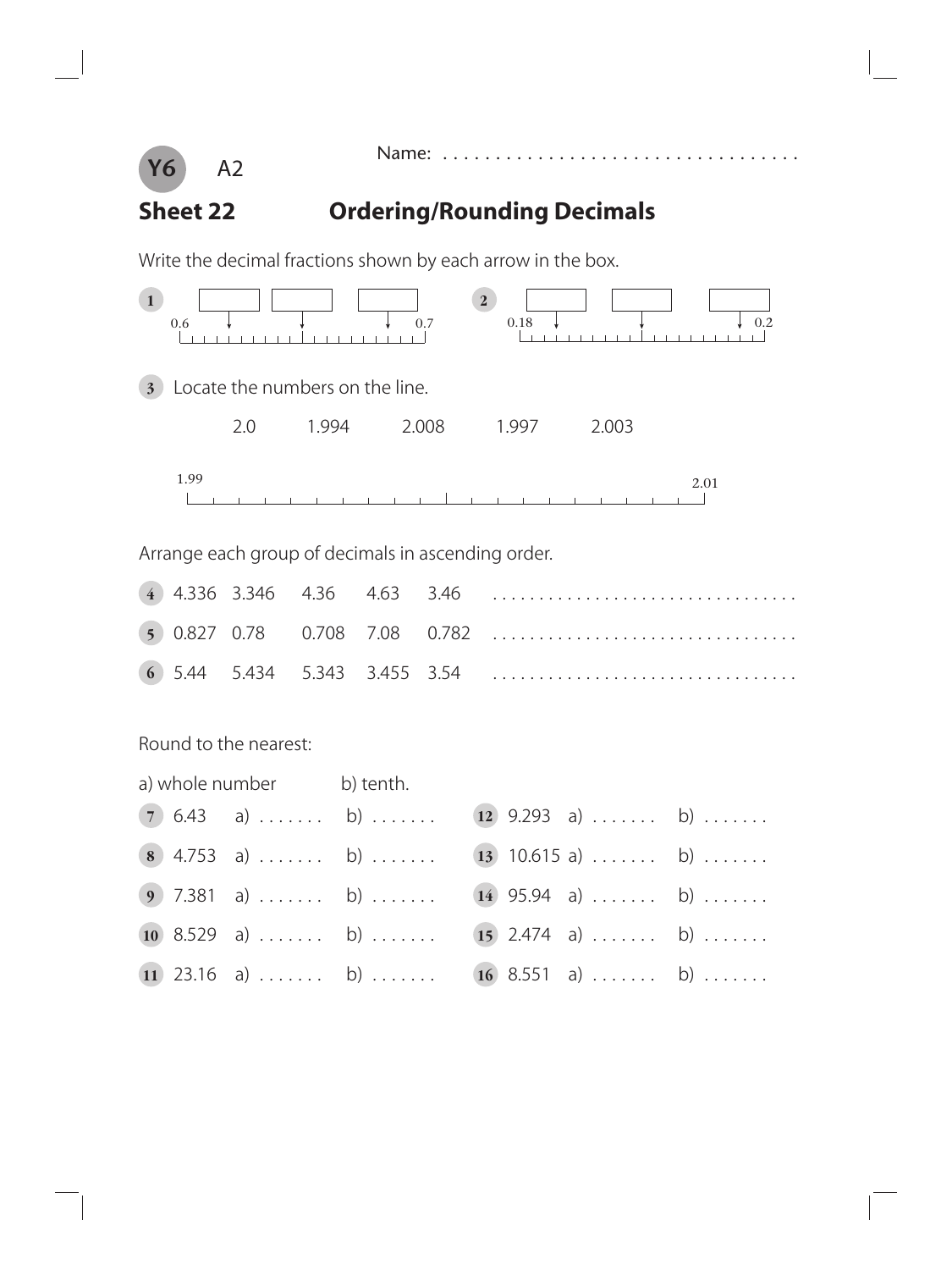

A2

**Y6**

÷,

#### **Sheet 23 Addition of Decimals**

|                | <b>Examples</b>   | 75.9<br>$+43.8$<br>119.7                  | 24.83<br>$+17.5$<br>42.33<br>$1\quad1$ | 6.15<br>$+5.377$<br>11.527<br>$\mathbf{1}$ |
|----------------|-------------------|-------------------------------------------|----------------------------------------|--------------------------------------------|
|                |                   | Remember to add the carried figure.       |                                        |                                            |
|                | Work out          |                                           |                                        |                                            |
| $\mathbf{1}$   | 67.5<br>$+21.9$   | 6 <sup>1</sup><br>134.6<br>81.9<br>$^{+}$ | 593.7<br>$\vert$ 11<br>$+ 76.5$        | 16<br>6.758<br>$+3.442$                    |
| 2 <sup>1</sup> | 9.28<br>$+4.7$    | 2.28<br>7 <sup>1</sup><br>$+0.597$        | 2.885<br>12<br>$+2.57$                 | 752.7<br>17<br>$+464.9$                    |
| 3 <sup>1</sup> | 5.9<br>$+5.38$    | 17.5<br>8<br>$+ 7.25$                     | 36.5<br>13<br>$+12.66$                 | 84.89<br>18<br>$+55.8$                     |
|                | 83.6<br>$+32.7$   | 3.568<br>9 <sup>°</sup><br>$+1.266$       | 4.94<br>14)<br>$+1.297$                | 6.762<br>19<br>$+4.96$                     |
| 5 <sup>5</sup> | 18.7<br>1<br>63.8 | 24.92<br>10<br>$+17.3$                    | 15<br>53.76<br>$+26.28$                | 96.74<br>20<br>5.46<br>$^{+}$              |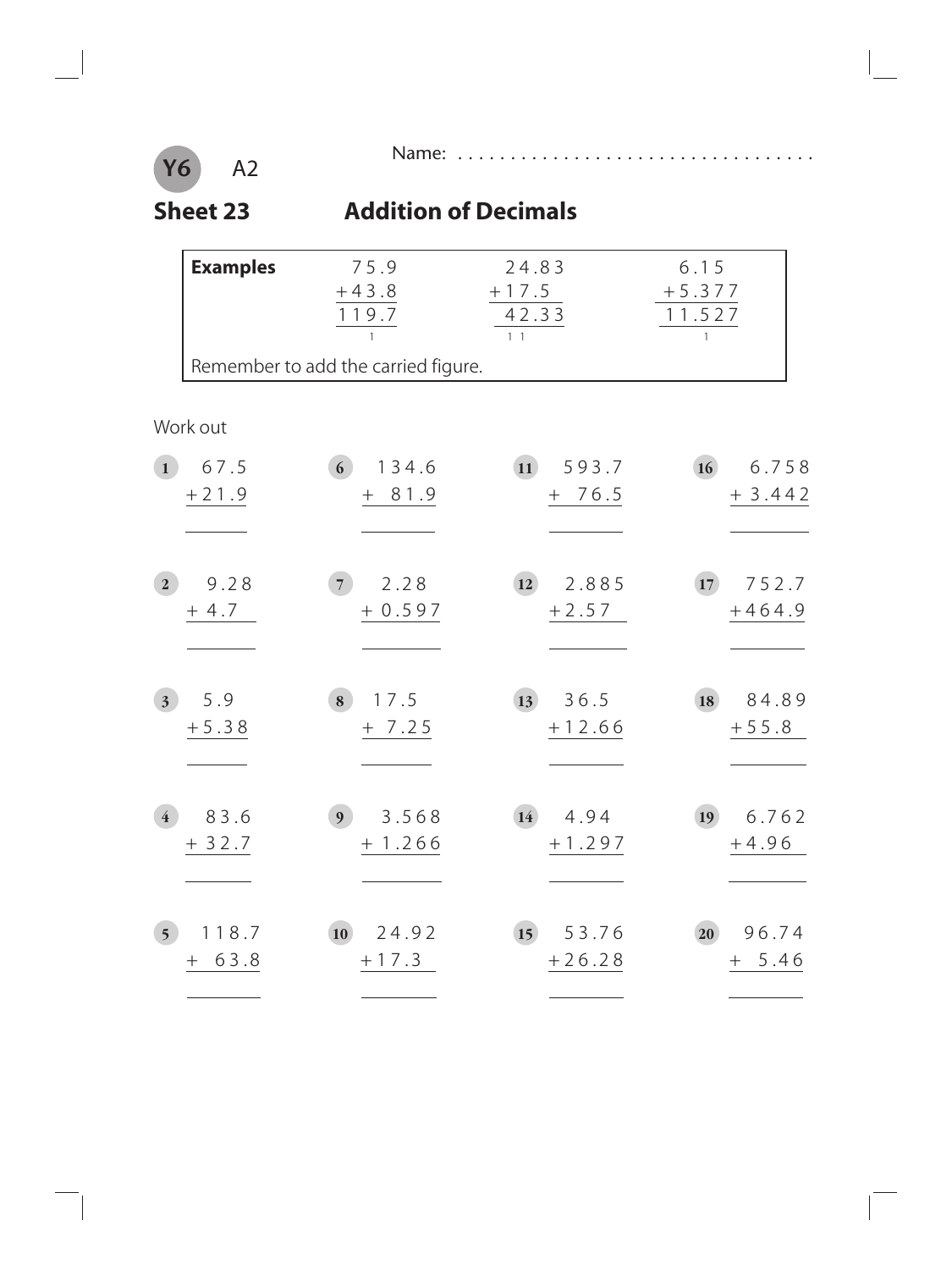#### **Y6** A2

 $\overline{\phantom{a}}$ 

Name: . . . . . . . . . . . . . . . . . . . . . . . . . . . . . . . . . .

#### **Sheet 24 Subtraction of Decimals**

|                         | $5\overline{\cancel{8}}^15.8$<br><b>Examples</b><br>$-167.4$<br>418.4 |                                     | $\overset{4}{\cancel{5}}$ <sup>1</sup> 4. $\overset{6}{\cancel{7}}$ <sup>1</sup> 0<br>$-19.36$<br>35.34 | $\stackrel{5}{\cancel{6}}$ . $\stackrel{12}{\cancel{5}}\stackrel{14}{\cancel{5}}$ <sup>1</sup><br>$-2.483$<br>3.868 |
|-------------------------|-----------------------------------------------------------------------|-------------------------------------|---------------------------------------------------------------------------------------------------------|---------------------------------------------------------------------------------------------------------------------|
|                         | Work out                                                              |                                     |                                                                                                         |                                                                                                                     |
| 1                       | 38.3<br>$-14.7$                                                       | 6 <sup>1</sup><br>94.07<br>$-47.36$ | 11<br>85.20<br>$-43.46$                                                                                 | 16<br>9.854<br>$-2.678$                                                                                             |
| $\overline{2}$          | 9.46<br>$-2.93$                                                       | 6.091<br>7 <sup>1</sup><br>$-3.548$ | 608.5<br>12)<br>$-162.7$                                                                                | 17<br>32.62<br>$-27.89$                                                                                             |
| 3 <sup>1</sup>          | 71.5<br>$-46.1$                                                       | 623.4<br>8<br>$-576.3$              | <b>13</b><br>7.147<br>$-4.570$                                                                          | 18<br>66.08<br>$-28.90$                                                                                             |
| $\overline{\mathbf{4}}$ | 8.60<br>$-3.27$                                                       | 78.59<br>9 <sub>o</sub><br>$-28.80$ | 14<br>493.1<br>$-268.3$                                                                                 | 19<br>8.379<br>$-5.385$                                                                                             |
| 5 <sup>5</sup>          | 52.8<br>$-45.3$                                                       | 3.672<br>10<br>$-2.736$             | 54.96<br>15<br>$-42.37$                                                                                 | 77.13<br>20<br>$-69.86$                                                                                             |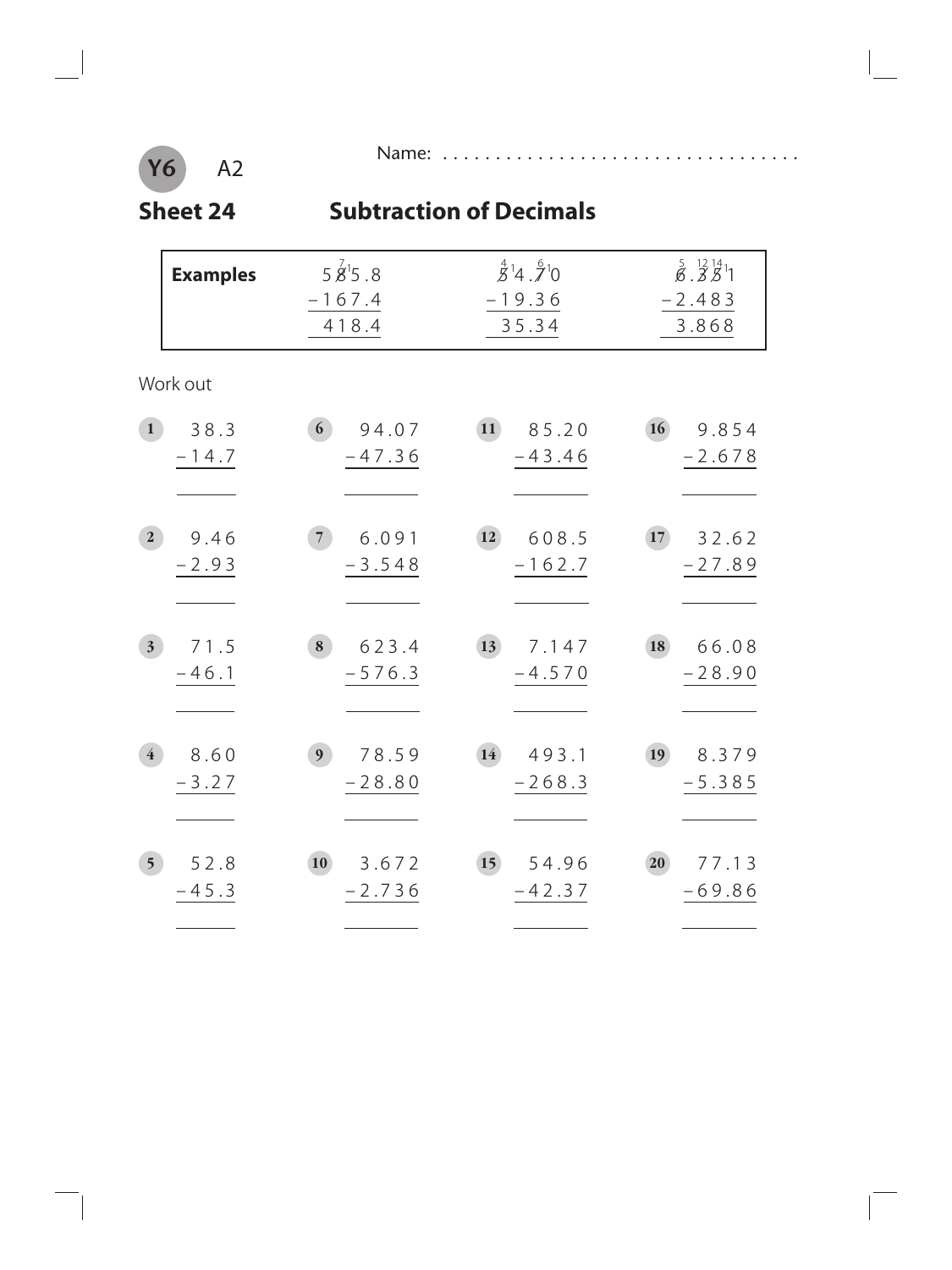

#### **Sheet 25 Multiplication Facts**

Complete the multiplication square.

| $\times$       | $\overline{4}$ | 9 | $\overline{2}$ | $\boldsymbol{6}$ | $10\,$ | $\mathfrak{Z}$ | $8\,$ | $\sqrt{5}$ | $\tau$ |
|----------------|----------------|---|----------------|------------------|--------|----------------|-------|------------|--------|
| 5              |                |   |                |                  |        |                |       |            |        |
| $\sqrt{ }$     |                |   |                |                  |        |                |       |            |        |
| $\mathfrak{Z}$ |                |   |                |                  |        |                |       |            |        |
| $\overline{4}$ |                |   |                |                  |        |                |       |            |        |
| $10\,$         |                |   |                |                  |        |                |       |            |        |
| $\overline{2}$ |                |   |                |                  |        |                |       |            |        |
| 6              |                |   |                |                  |        |                |       |            |        |
| $\overline{9}$ |                |   |                |                  |        |                |       |            |        |
| 8              |                |   |                |                  |        |                |       |            |        |

Complete by writing the missing number in the box.

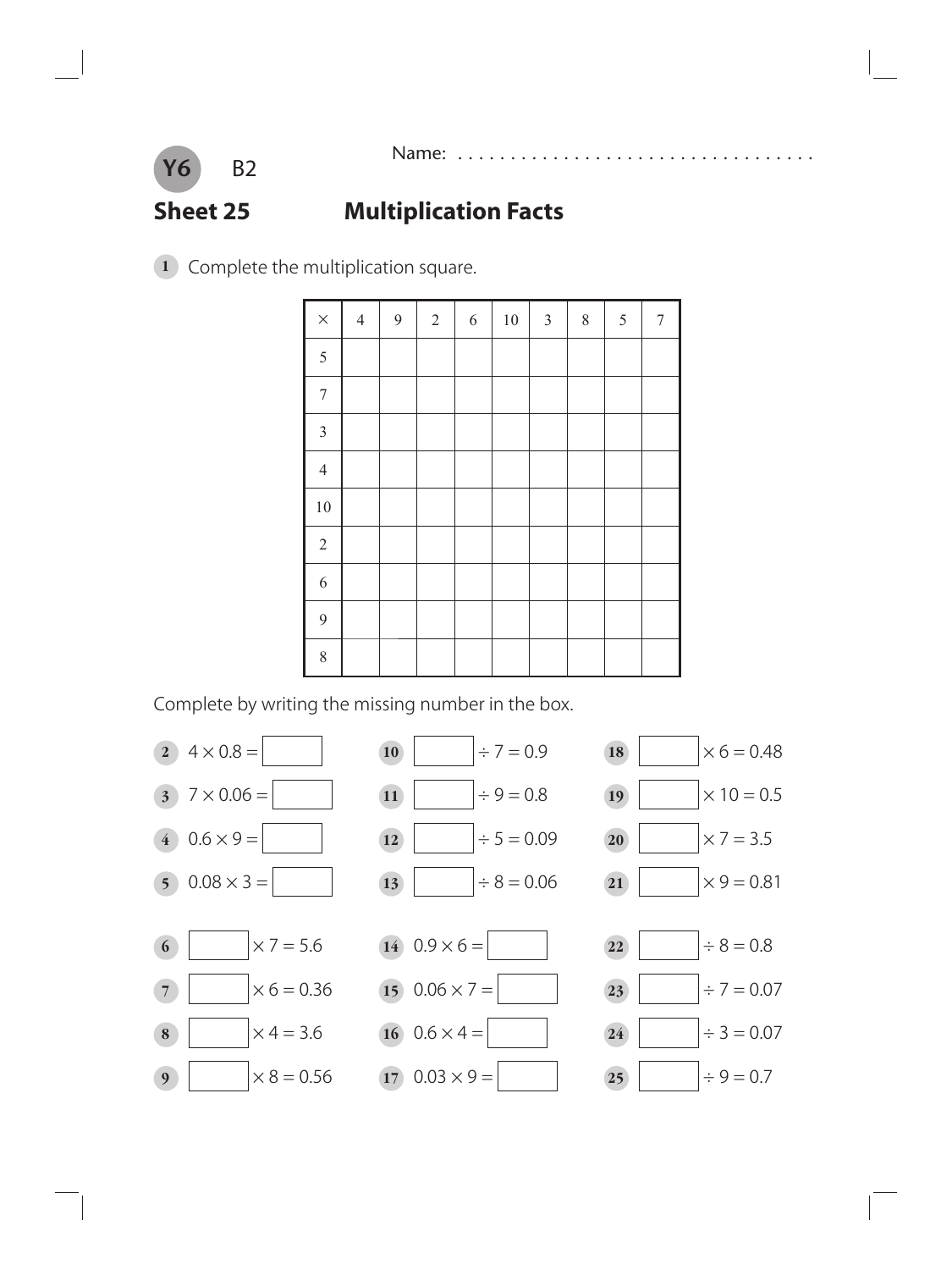

**Sheet 26 Word Problems**

| <b>Example</b> | One inch is 2.5 cm.<br>A banana is 7.8 inches long.<br>What is its length in centimetres? | 78<br>$\times$ 25<br>1560<br>390 |                |
|----------------|-------------------------------------------------------------------------------------------|----------------------------------|----------------|
|                |                                                                                           | 1950                             | Answer 19.5 cm |

Show your working. Write the answer in the box.

|                | One inch is 2.5 cm. Karen's pencil<br>is 5.6 inches long. How long is it in<br>centimetres? |                | A room is 4.3 m long. It has an area<br>of 15.48 m <sup>2</sup> . How wide is the room?  |
|----------------|---------------------------------------------------------------------------------------------|----------------|------------------------------------------------------------------------------------------|
|                | Answer<br>cm                                                                                |                | Answer<br>m                                                                              |
| $\mathbf{2}$   | A square field has a perimeter of<br>1.76 km. What is its length?                           | 5 <sup>1</sup> | One US dollar is worth £0.78.<br>What are 35 dollars worth?                              |
|                | km<br>Answer                                                                                |                | Answer £                                                                                 |
| $\overline{3}$ | One sweet weighs 8.5 g.<br>What do 14 sweets weigh?                                         | 6              | One wine glass holds 0.15 litres.<br>How many glasses can be filled<br>from 3.75 litres? |
|                | Answer<br>g                                                                                 |                | Answer                                                                                   |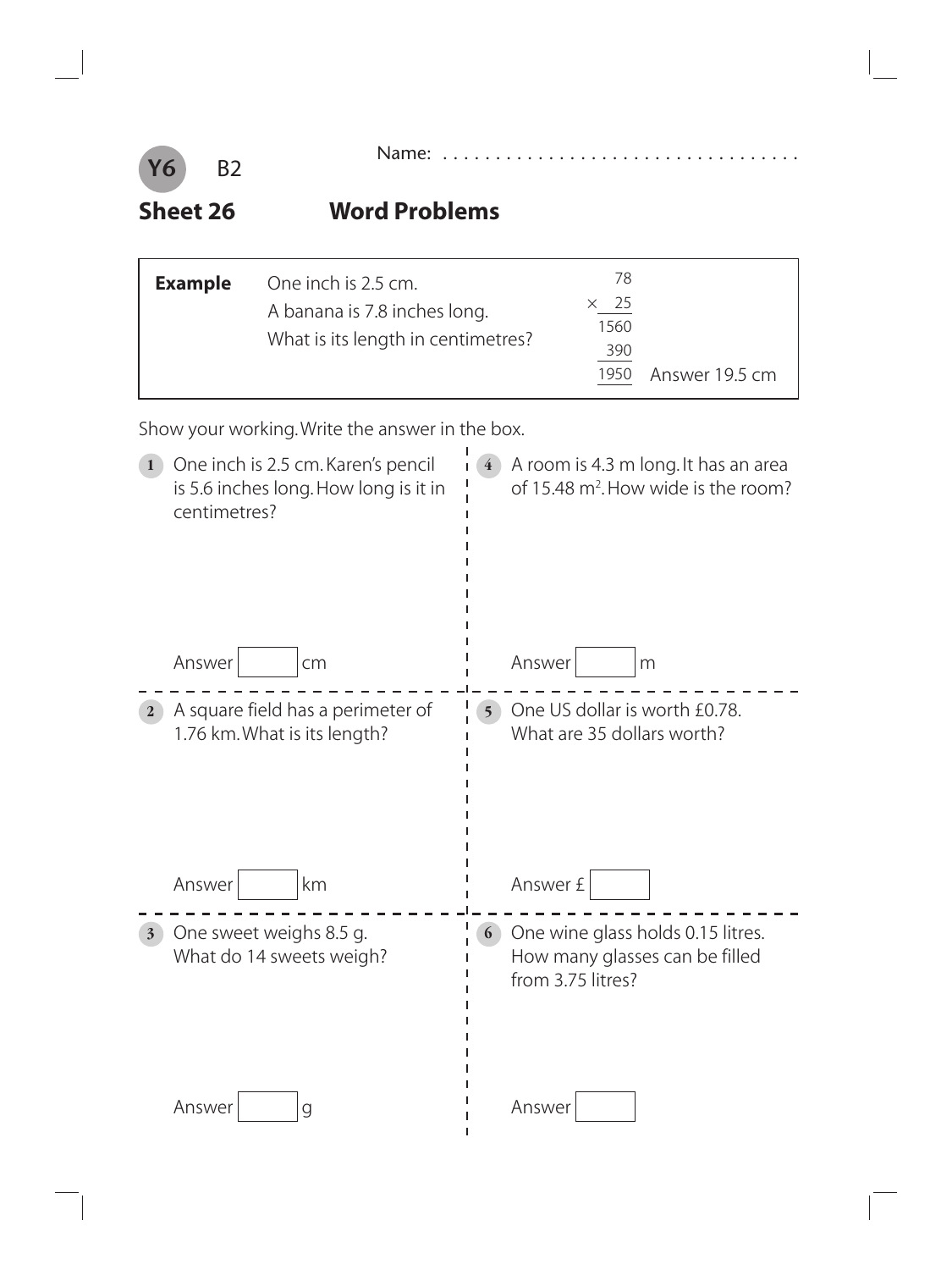

Name: . . . . . . . . . . . . . . . . . . . . . . . . . . . . . . . . . .

#### **Sheet 27 Square Numbers and Prime Factors**

Work out

| (1) $4^2$ (6) $20^2$ (11) $30^2$ |  |  |
|----------------------------------|--|--|
|                                  |  |  |
| (3) $6^2$ (8) $50^2$ (13) $40^2$ |  |  |
|                                  |  |  |
|                                  |  |  |

Which number when multiplied by itself gives:

|       | $16$ 25   |  | $21\,900\qquad \ldots \ldots \ldots$ |  | $26$ 2500     |
|-------|-----------|--|--------------------------------------|--|---------------|
|       | $(17) 81$ |  | $(22)$ 6400                          |  | $27)$ 100     |
| 18 49 |           |  | $(23)$ 400                           |  | $(28)$ 10 000 |
|       | $19$ 16   |  | $(24)$ 3600                          |  | $(29)$ 1600   |
|       | $(20) 64$ |  | $(25)$ 8100                          |  | $30 4900$     |

Fill in the boxes showing the prime factors of these numbers.



Explain why these numbers are not prime numbers.

- 85 is divisible by . . . 5 and . . .
- 141 is divisible by ............ **42** 133 is divisible by ............
- 111 is divisible by ............
	-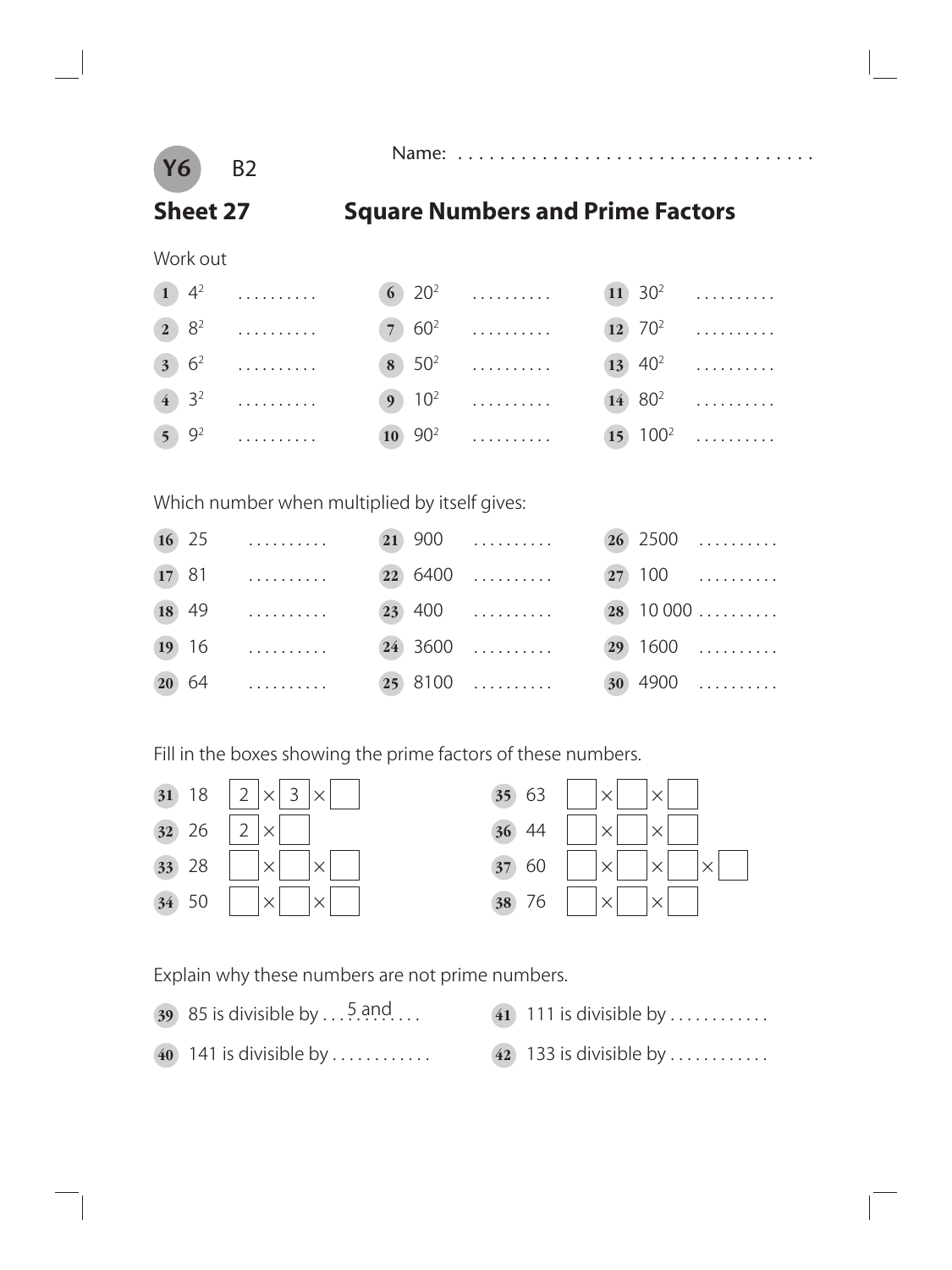

# **Y6** B2

#### **Sheet 28 Quadrilaterals**

Plot the three co-ordinates. Join up in the given order.

Find the fourth co-ordinate. Write it down and complete the shape.

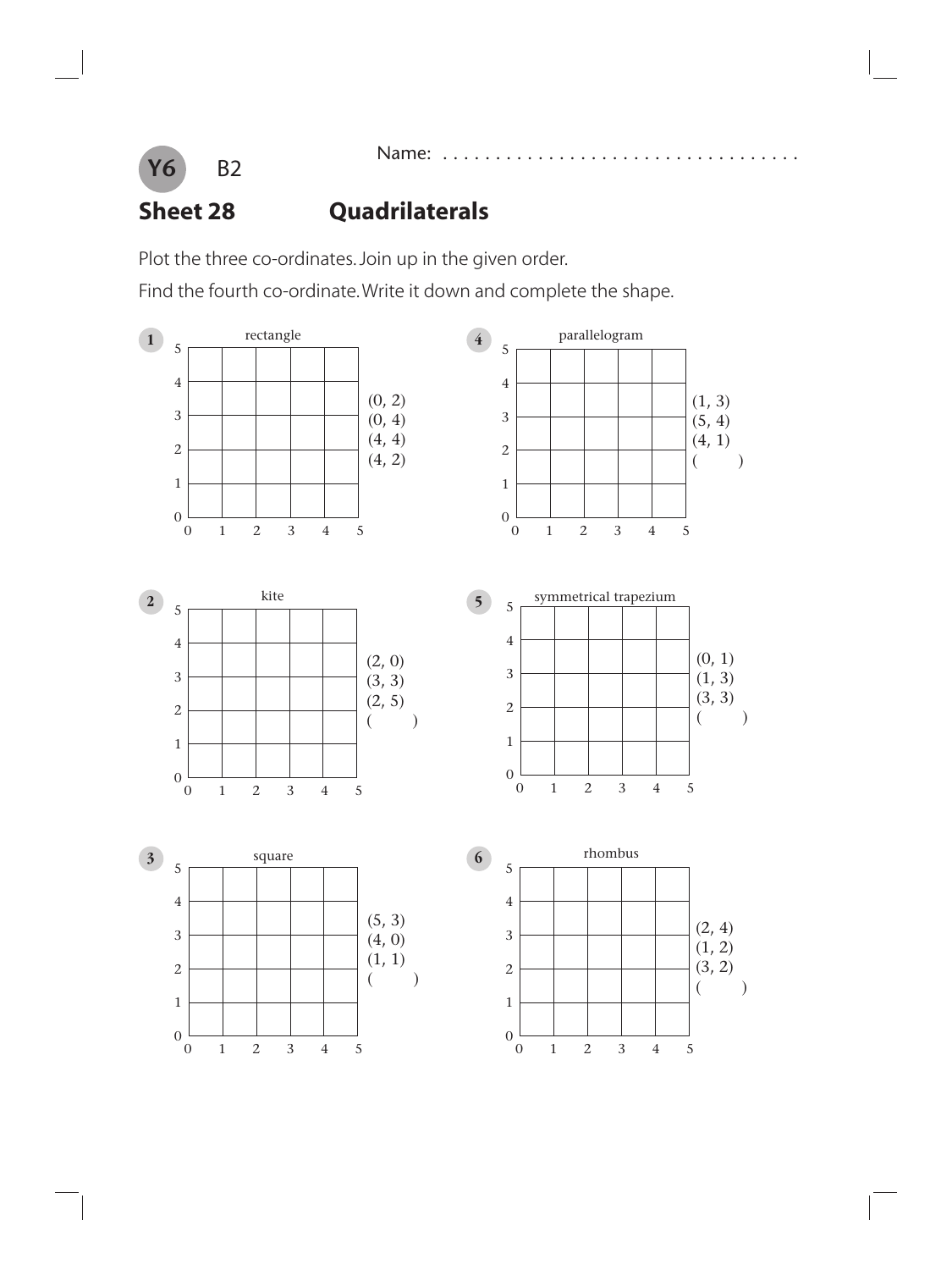

#### **Sheet 29 Conversion Graphs**

This graph converts miles into kilometres.

- **1** Convert into kilometres:
	- a) 50 miles . . . . . . . . . . km
		- b) 30 miles . . . . . . . . . . km
		- c) 20 miles . . . . . . . . . . km
		- d) 35 miles . . . . . . . . . . km
		- e) 5 miles . . . . . . . . . . km
- **2** Convert into miles:
	- a) 40 km . . . . . . . . . . miles
	- b) 16 km . . . . . . . . . . miles
	- c) 64 km . . . . . . . . . . miles
	- d) 24 km . . . . . . . . . . miles
	- e) 72 km . . . . . . . . . . miles





 This graph converts Swiss francs into pounds.

- **3** Convert into Swiss francs:
	- a) £100 . . . . . . . . . . Fr
	- b) £20 . . . . . . . . . . Fr
	- c) £90 . . . . . . . . . . Fr
	- d) £38 . . . . . . . . . . Fr
	- e) £80 . . . . . . . . . . Fr
- **4** Convert into pounds:
	- a) 100 Fr  $f$ ..........
	- b) 132 Fr £ ..........
	- c)  $40 \text{ Fr} \quad \text{E} \dots \dots \dots$
	-
	- e) 200 Fr £ ..........